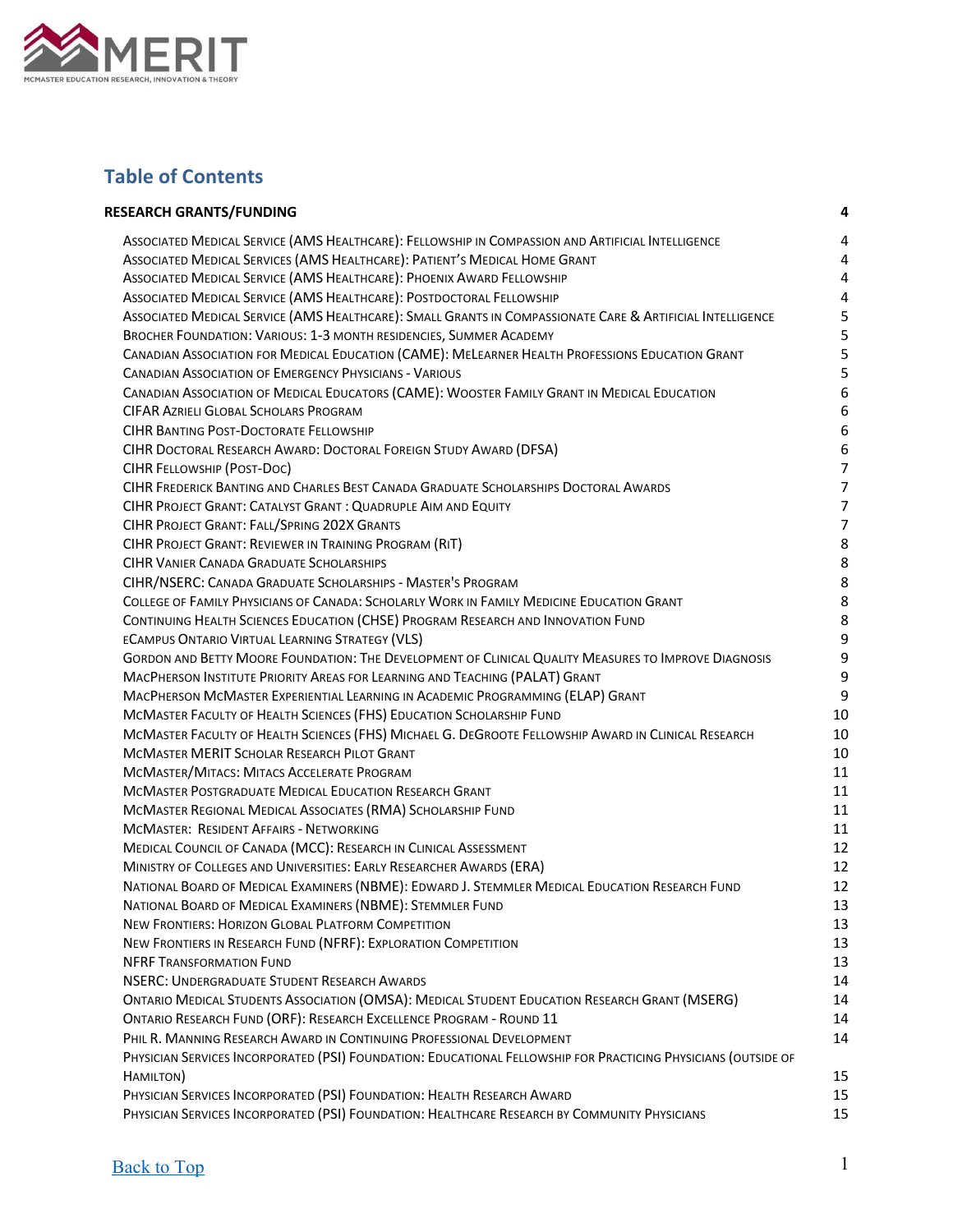

| PHYSICIAN SERVICES INCORPORATED (PSI) FOUNDATION: NEW INVESTIGATOR                                               | 16 |
|------------------------------------------------------------------------------------------------------------------|----|
| PHYSICIAN SERVICES INCORPORATED (PSI) FOUNDATION: NEW INVESTIGATOR RESEARCH GRANT                                | 16 |
| PHYSICIAN SERVICES INCORPORATED (PSI) FOUNDATION: RESEARCH TRAINEE AWARD                                         | 16 |
| PHYSICIAN SERVICES INCORPORATED (PSI) FOUNDATION: RESIDENT RESEARCH                                              | 16 |
| PHYSICIAN SERVICES INCORPORATED (PSI) FOUNDATION: SALARY SUPPORT: PSI GRAHAM FARQUHARSON KNOWLEDGE TRANSLATION   |    |
| FELLOWSHIP                                                                                                       | 17 |
| POPULATION HEALTH RESEARCH INSTITUTE (PHRI): PARTNERSHIP PROGRAM - TRANSFORMING TOMORROW TODAY                   | 17 |
| ROYAL COLLEGE/ASSOCIATED MEDICAL SERVICES CANMEDS RESEARCH DEVELOPMENT GRANT                                     | 17 |
| ROYAL COLLEGE/ASSOCIATED MEDICAL SERVICES CANMEDS RESEARCH DEVELOPMENT GRANT - SPECIAL CALL FOR PROPOSALS: ROYAL |    |
| COLLEGE & AMS/PHOENIX CALL-TO-CARING FUNDING                                                                     | 18 |
| ROYAL COLLEGE: MEDICAL EDUCATION RESEARCH GRANT                                                                  | 18 |
| ROYAL COLLEGE: ROBERT MAUDSLEY FELLOWSHIP FOR STUDIES IN MEDICAL EDUCATION                                       | 18 |
| ROYAL COLLEGE: STRATEGIC INITIATIVE GRANT                                                                        | 18 |
| ROYAL COLLEGE: THE DR. KAREN MANN CATALYST GRANT IN MEDICAL EDUCATION RESEARCH                                   | 19 |
| SCOTIA WEALTH MANAGEMENT: J.P. BICKELL FOUNDATION MEDICAL RESEARCH GRANT                                         | 19 |
| SOCIETY FOR SIMULATION IN HEALTHCARE (SSH): SSH NOVICE RESEARCH GRANT PROGRAM                                    | 19 |
| SOCIETY OF DIRECTORS OF RESEARCH IN MEDICAL EDUCATION (SDRME): SDRME SPONSORED SCHOLARSHIP                       | 20 |
| SOCIETY TO IMPROVE DIAGNOSIS IN MEDICINE (SIDM): DXQI SEED GRANT                                                 | 20 |
| SOCIETY TO IMPROVE DIAGNOSIS IN MEDICINE (SIDM): FELLOWSHIP IN DIAGNOSTIC EXCELLENCE                             | 20 |
| <b>SONY RESEARCH AWARD PROGRAM</b>                                                                               | 20 |
| <b>SPENCER FOUNDATION: EDUCATION SMALL GRANTS</b>                                                                | 21 |
| <b>SPENCER FOUNDATION: LYLE SPENCER RESEARCH GRANT</b>                                                           | 21 |
| SPENCER FOUNDATION: RACIAL EQUITY SPECIAL RESEARCH GRANTS                                                        | 21 |
| SPENCER FOUNDATION: RESEARCH-PRACTICE PARTNERSHIPS: COLLABORATIVE RESEARCH FOR EDUCATIONAL CHANGE                | 21 |
| <b>SSHRC INSIGHT GRANTS</b>                                                                                      | 22 |
| <b>SSHRC PARTNERSHIP GRANTS - STAGE 1</b>                                                                        | 22 |
| STRATEGIC REQUEST FOR PROPOSALS: ADVANCING EVALUATION OF COMPETENCY-BASED MEDICAL EDUCATION ACROSS THE CONTINUUM |    |
|                                                                                                                  | 22 |
| TAKEDA: MEDICAL EDUCATION GRANT                                                                                  | 22 |
| <b>U21 INTERNATIONAL PROJECTS FUND</b>                                                                           | 23 |
| U21 RESEARCH DEVELOPMENT FUND                                                                                    | 23 |
| <b>U21 STUDENT RESEARCH FUND</b>                                                                                 | 23 |
| NATIONAL INDIVIDUAL AWARDS                                                                                       | 24 |
| <b>ACADEMIC MENTORSHIP RESEARCH STARTER FUND</b>                                                                 | 24 |
| ASSOCIATION OF FACULTY OF MEDICINE CANADA (AFMC) AWARD FOR OUTSTANDING CONTRIBUTION TO FACULTY DEVELOPMENT IN    |    |
| <b>CANADA</b>                                                                                                    | 24 |
| ASSOCIATION OF FACULTY OF MEDICINE OF CANADA (AFMC) CLINICAL TEACHER AWARD                                       | 24 |
| ASSOCIATION OF FACULTY OF MEDICINE CANADA (AFMC) GOLD HUMANISM AWARD AND LECTURE                                 | 25 |
| ASSOCIATION OF FACULTIES OF MEDICINE OF CANADA (AFMC) JOHN RUEDY AWARD FOR INNOVATION IN MEDICAL EDUCATION       | 25 |
| ASSOCIATION OF FACULTIES OF MEDICINE OF CANADA (AFMC) YOUNG EDUCATORS AWARD                                      | 25 |
| CANADIAN ASSOCIATION FOR MEDICAL EDUCATION (CAME) IAN HART AWARD                                                 | 25 |
| CANADIAN ASSOCIATION FOR MEDICAL EDUCATION (CAME) MERIDITH MARKS AWARD                                           | 26 |
| <b>HEALTH PROFESSIONS EDUCATOR AWARD</b>                                                                         | 26 |
| <b>MCMASTER: UNIVERSITY SCHOLAR</b>                                                                              | 26 |
| MEDICAL COUNCIL OF CANADA (MCC): RESEARCH IN CLINICAL ASSESSMENT                                                 | 26 |
| MEDICAL COUNCIL OF CANADA (MCC): W. DALE DAPHINEE FELLOWSHIP                                                     | 27 |
| PETROCANADA-MCMASTER UNIVERSITY YOUNG INNOVATOR AWARD                                                            | 27 |
| PROFESSIONAL ASSOCIATION OF RESIDENTS OF ONTARIO (PARO) EXCELLENCE IN CLINICAL TEACHING AWARD                    | 27 |
| RESIDENT DOCTORS OF CANADA (RDOC) MIKHAEL AWARD FOR MEDICAL EDUCATION                                            | 28 |
| ROYAL COLLEGE ASSOCIATED MEDICAL SERVICES (AMS) DONALD RICHARDS WILSON AWARD FOR CANMEDS INTEGRATION             | 28 |
| ROYAL COLLEGE: DUNCAN GRAHAM AWARD FOR OUTSTANDING CONTRIBUTION TO MEDICAL EDUCATION                             | 28 |
| ROYAL COLLEGE: EARLY-CAREER LEADERSHIP IN MEDICAL EDUCATION                                                      | 29 |
| ROYAL COLLEGE: INTERNATIONAL COLLABORATION AWARD                                                                 | 29 |
| ROYAL COLLEGE: JAMES H. GRAHAM AWARD OF MERIT                                                                    | 30 |
|                                                                                                                  |    |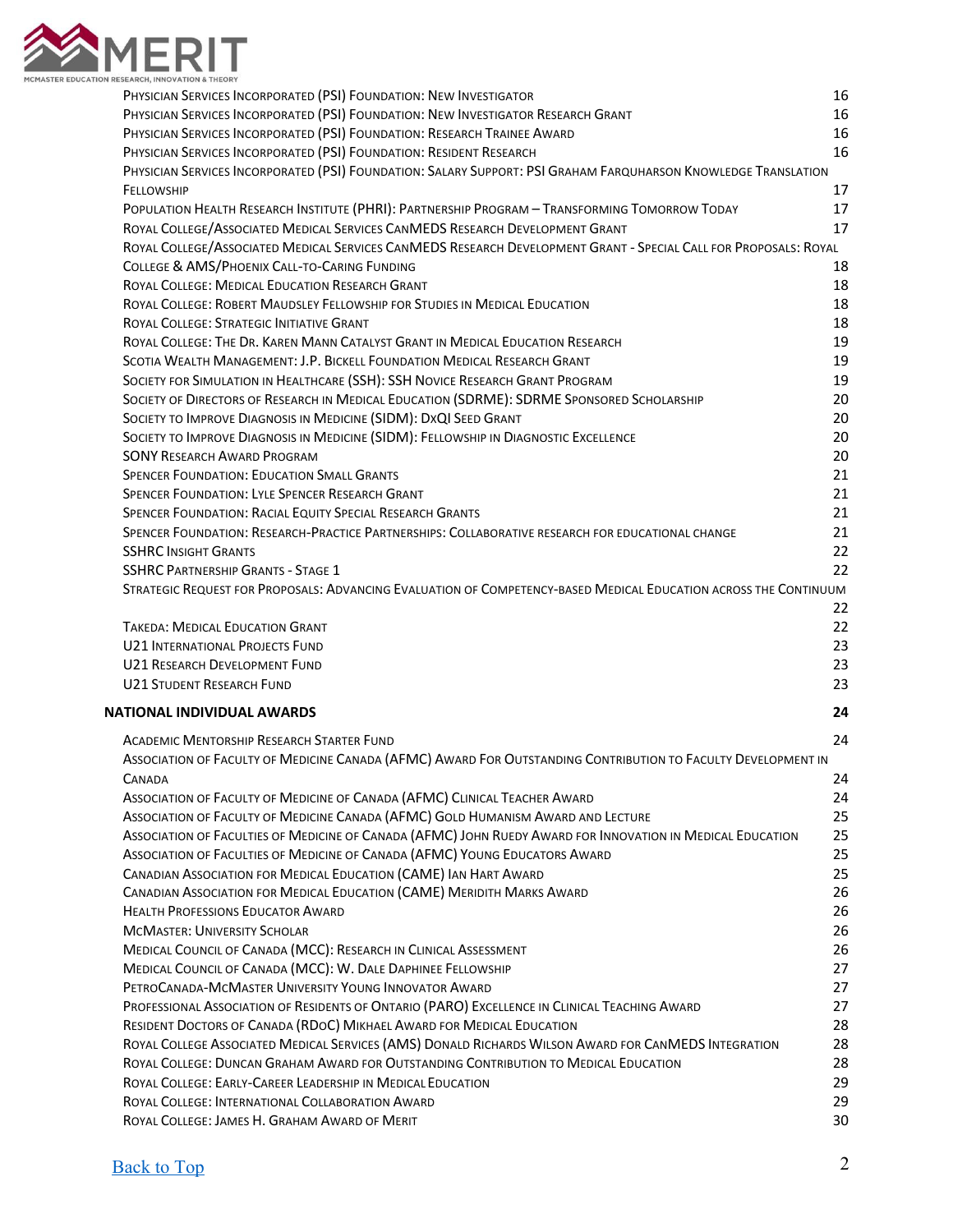

| ROYAL COLLEGE: REGIONAL MENTOR OF THE YEAR AWARD                                         | 30 |
|------------------------------------------------------------------------------------------|----|
| ROYAL COLLEGE: ROBERT MAUDSLEY FELLOWSHIP FOR STUDIES IN MEDICAL EDUCATION               | 30 |
| SOCIETY TO IMPROVE DIAGNOSIS IN MEDICINE (SIDM): MARK L. GRABER DIAGNOSTIC QUALITY AWARD | 31 |

**For deadlines, please visit the website for the respective grant/award To submit an award or suggest an update, please contact merit@mcmaster.ca**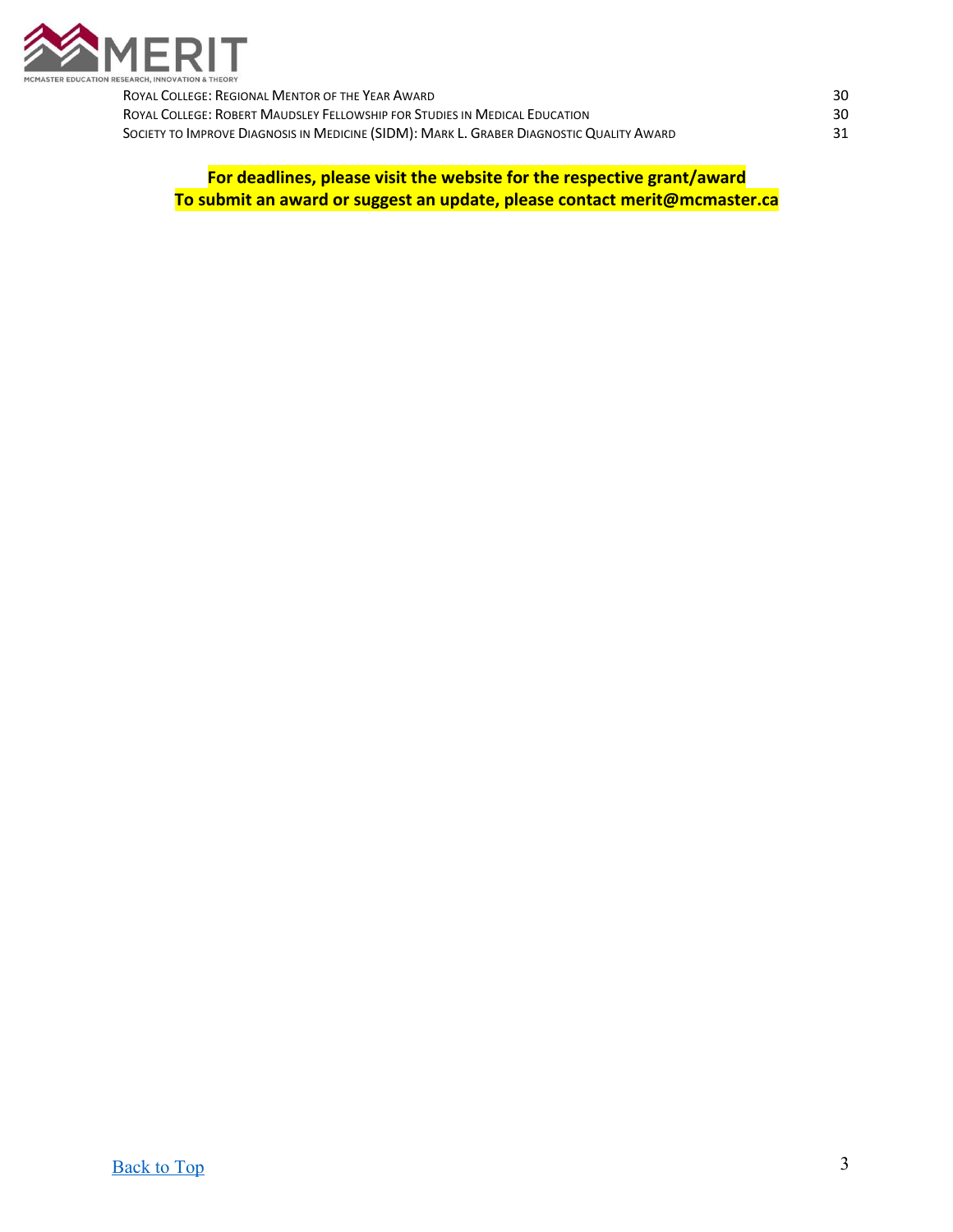

# Research Grants/Funding

# Associated Medical Service (AMS Healthcare): Fellowship in Compassion and Artificial Intelligence

**Overview:** AMS Healthcare is offering one-year fellowships of up to \$75,000 to early and midcareer academic researchers and regulated health care professionals to study and develop expertise/competence in the impact of DT/AI on compassionate care.

| <b>Funding</b> | <b>AMS Healthcare</b> |
|----------------|-----------------------|
| Source         |                       |
| <b>Budget</b>  | \$75,000              |

## Associated Medical Services (AMS Healthcare): Patient's Medical Home Grant

**Overview:** Patient's Medical Home Grants will support health care providers and/or an interdisciplinary team in undertaking a project aimed at optimizing caring and compassion.

| Funding<br>Source | <b>AMS Healthcare</b>                                                                                                                                                                                                                                  |
|-------------------|--------------------------------------------------------------------------------------------------------------------------------------------------------------------------------------------------------------------------------------------------------|
| <b>Budget</b>     | Three awards at \$4,000 each are available.<br>The recipients will receive complimentary registration for FMF for<br>the day they are receiving their award and up to \$1,500 each to<br>offset travel and<br>other expenses related to attending FMF. |

## Associated Medical Service (AMS Healthcare): Phoenix Award Fellowship

**Overview:** To provide ongoing support to the graduated AMS Phoenix Fellows and AMS/RNAO Fellows to advance their existing work. Activities should be aligned with promoting the education and practice of compassionate care, fostering models of compassionate care delivery led by existing fellows, and facilitating the leadership needed to realize the promise of technology while safeguarding compassionate, humanistic care in fast-evolving sectors.

| Funding<br>Source | <b>AMS Healthcare</b>                                             |
|-------------------|-------------------------------------------------------------------|
| <b>Budget</b>     | \$5000 per winner, with a total of \$75,000 pool available to win |

## Associated Medical Service (AMS Healthcare): Postdoctoral Fellowship

**Overview:** AMS Healthcare is offering two (2) one-year Postdoctoral Fellowship awards that provide a stipend of up to \$45,000 and a \$2,500 research and travel allowance.

| Funding          | Healthcare<br>AMS |
|------------------|-------------------|
| $\sim$<br>Source |                   |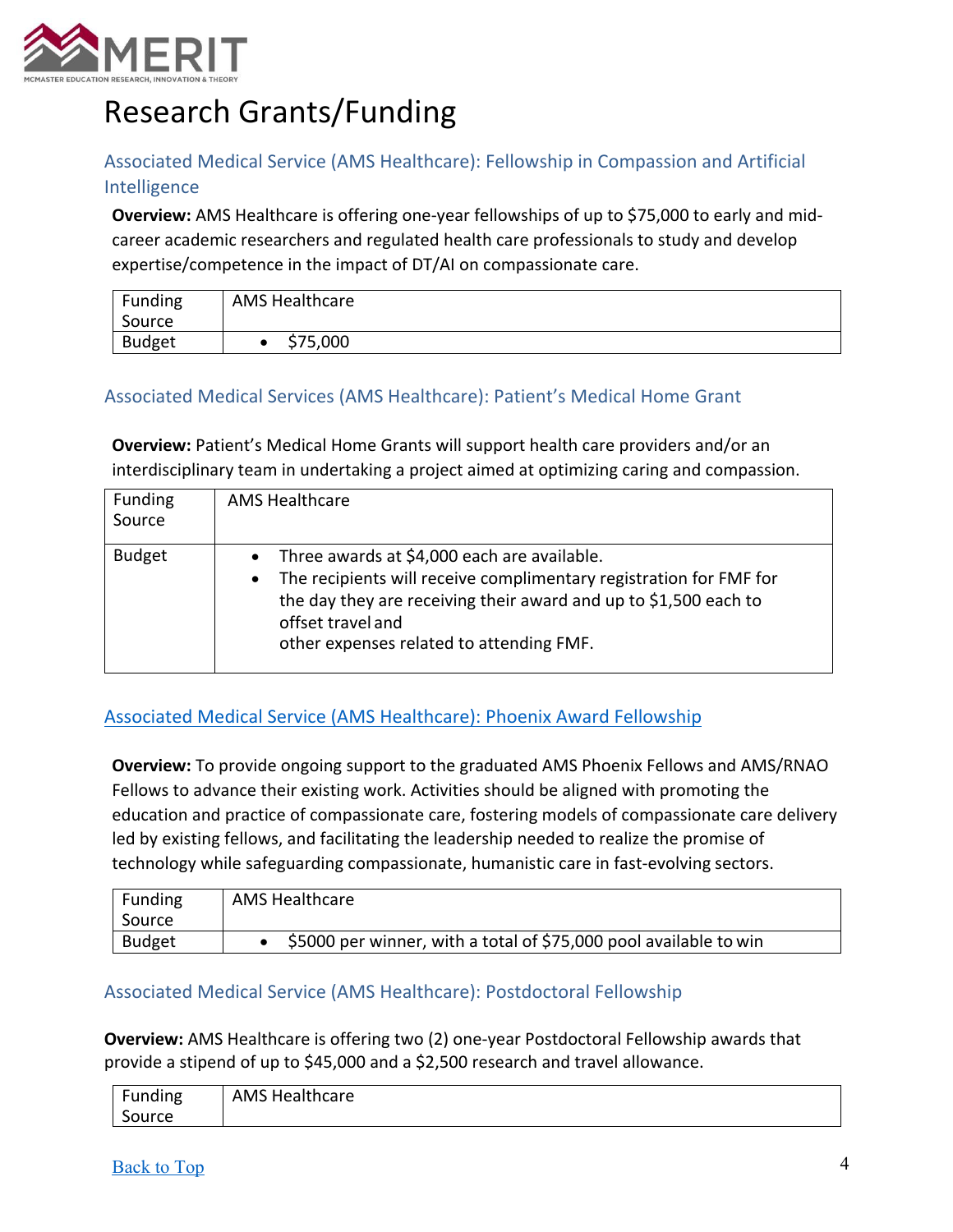

# Associated Medical Service (AMS Healthcare): Small Grants in Compassionate Care & Artificial Intelligence

**Overview:** AMS Healthcare is offering grants of up to \$20,000 to early and mid-career academic researchers and regulated health care professionals to support research, knowledge translation and spread and scale activities related to the impact of DT/AI on compassionate care. .

| Funding<br>Source | <b>AMS Healthcare</b> |
|-------------------|-----------------------|
| <b>Budget</b>     | \$20,000              |

#### Brocher Foundation: Various: 1-3 month residencies, Summer Academy

**Overview:** The Brocher Foundation hosts 1 to 3-month residencies; researchers come from all over the world to write books, articles, essays and/or PhD thesis in an outstanding and peaceful environment that stimulates concentration.

| Funding<br>Source | <b>Brocher Foundation</b> |
|-------------------|---------------------------|
| <b>Budget</b>     | Undetermined              |

# Canadian Association for Medical Education (CAME): MeLearner Health Professions Education Grant

**Overview**: The CAME Foundation Health Professions Education Grants support new and innovative scholarly projects in Health Professions Education that are not part of larger, formalized and funded education research programs.

| Funding<br>Source | <b>Canadian Association for Medical Education (CAME)</b> |
|-------------------|----------------------------------------------------------|
| <b>Budget</b>     | \$5,000                                                  |

#### Canadian Association of Emergency Physicians - Various

**Overview:** 1 grant will be awarded to a research project pertaining to the evaluation of an innovative educational program of relevance to emergency medicine

| Funding<br>Source | Canadian Association of Emergency Physicians (CAEP) |
|-------------------|-----------------------------------------------------|
| <b>Budget</b>     | \$5000 or \$2500                                    |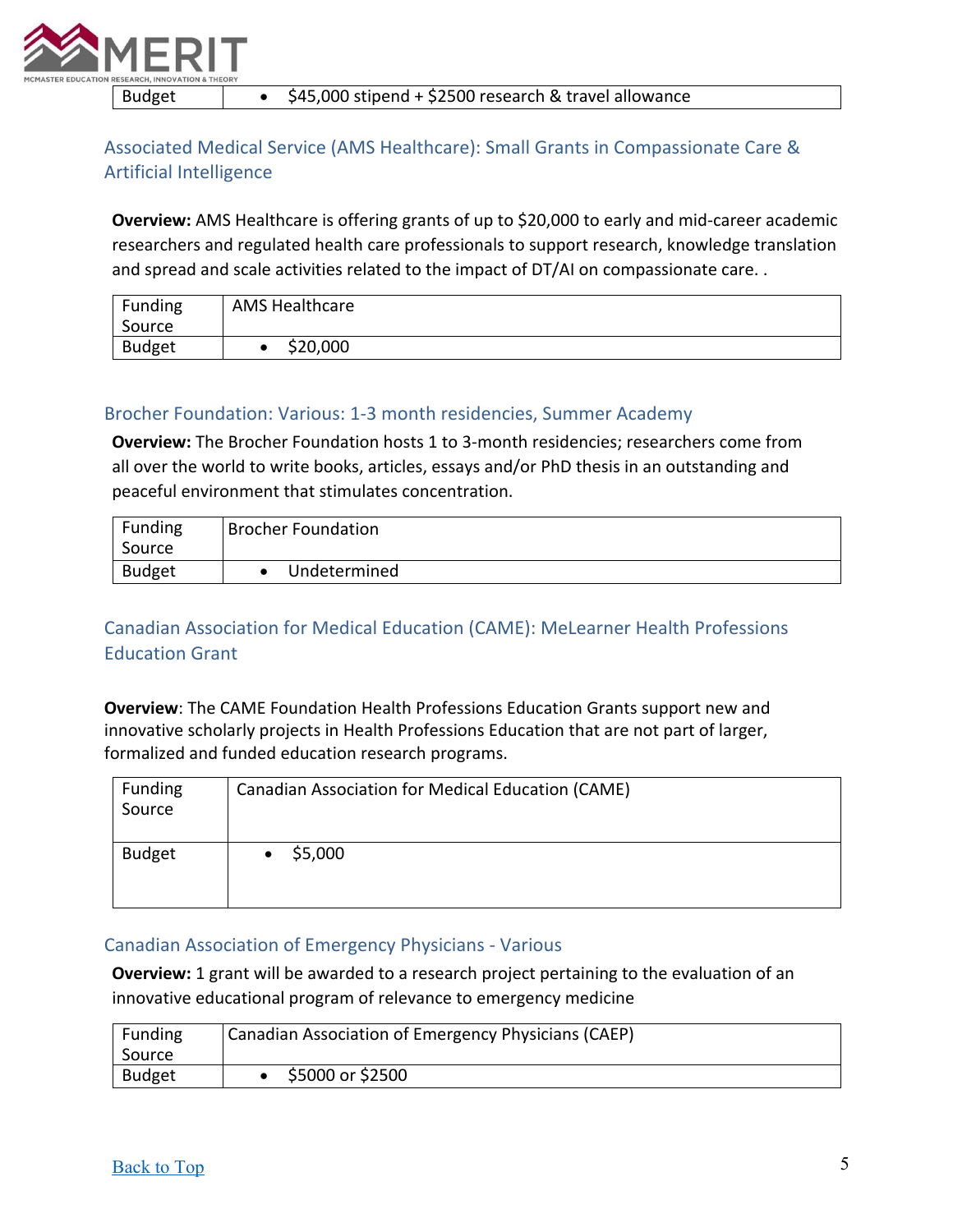

## Canadian Association of Medical Educators (CAME): Wooster Family Grant in Medical **Education**

**Overview:** Opportunities for peer-reviewed grant support in Health Professions Education are limited. Learners and faculty at all stages, who have new projects, are particularly challenged in obtaining support. These grants support new and innovative scholarly projects in Health Professions Education that are not part of larger, formalized and funded education research programs. There will be four different grants aimed at supporting different groups.

| Funding<br>Source | <b>Canadian Association of Medical Educators (CAME)</b>                                                                                                                                                                                                                                                                                                                                                |
|-------------------|--------------------------------------------------------------------------------------------------------------------------------------------------------------------------------------------------------------------------------------------------------------------------------------------------------------------------------------------------------------------------------------------------------|
| <b>Budget</b>     | • The maximum available funds per application are \$5000, which can be<br>spread over 12 months of support.<br>• There is a maximum of \$20,000.00 in funds across the four grants.<br>• Funding will be awarded to one or more applicants (within each grant)<br>at the discretion of the CAME Grants Committee.<br>• The committee reserves the right to not fund any projects in any given<br>year. |

# CIFAR Azrieli Global Scholars Program

**Overview:** The CIFAR Azrieli Global Scholars program recruits new members annually, for a two-year term.

| Funding<br>Source | <b>CIFAR</b> |
|-------------------|--------------|
| <b>Budget</b>     | \$100,000    |

## CIHR Banting Post-Doctorate Fellowship

**Overview:** These awards aim to attract and retain top-tier talent, both nationally and internationally, to develop their leadership potential and to position them for success as research leaders of tomorrow, positively contributing to Canada's economic, social, and research-based growth through a research-intensive career.

| Funding<br>Source | Canadian Institutes of Health Research (CIHR) |
|-------------------|-----------------------------------------------|
| <b>Budget</b>     | \$70,000 per year for 2 years                 |

## CIHR Doctoral Research Award: Doctoral Foreign Study Award (DFSA)

**Overview:** The Doctoral Foreign Study Award (DFSA) program supports high-calibre students engaged in doctoral programs in all academic disciplines who are pursuing a doctoral degree in a health-related field abroad.

| Funding<br>Source | Canadian Institutes of Health Research (CIHR) |
|-------------------|-----------------------------------------------|
| <b>Budget</b>     | \$35,000 per year for 3 years                 |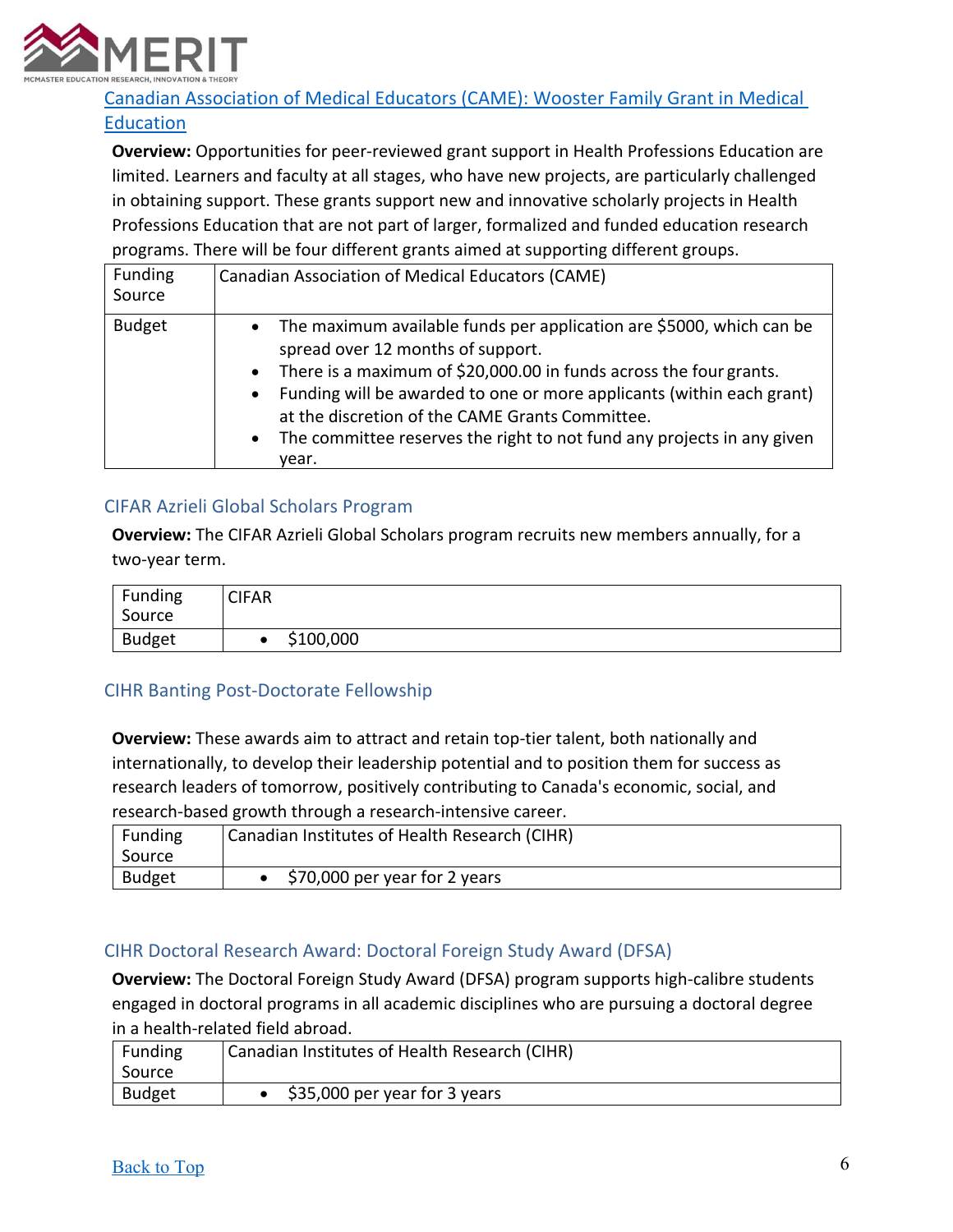

## CIHR Fellowship (Post-Doc)

**Overview:** Fellowships provide support for highly qualified applicants in all areas of health research at the post-PhD degree or post-health professional degree stages to add to their experience by engaging in health research either in Canada or abroad.

| <b>Funding</b><br>Source | Canadian Institutes of Health Research (CIHR) |
|--------------------------|-----------------------------------------------|
| <b>Budget</b>            | Up to \$60,000 per year for up to 5 years     |

#### CIHR Frederick Banting and Charles Best Canada Graduate Scholarships Doctoral Awards

**Overview:** The objective of the Canada Graduate Scholarships – Doctoral (CGS D) program is to promote continued excellence in Canadian research by rewarding and retaining highcalibre doctoral students at Canadian institutions. By providing support for a high-quality research training experience to awardees, the CGS D program strives to foster impacts within and beyond the research environment.

| Funding<br>Source | Canadian Institutes of Health Research (CIHR) |
|-------------------|-----------------------------------------------|
| <b>Budget</b>     | \$35,000 per year for 3 years                 |

#### CIHR Project Grant: Catalyst Grant : Quadruple Aim and Equity

**Overview:** The Quadruple Aim is centred on four overarching goals to redesign health care systems: improve the patient experience of care; improve the health of populations; improve the health care provider experience; and improve value for money.

| Funding<br>Source | Canadian Institutes of Health Research (CIHR) |
|-------------------|-----------------------------------------------|
| <b>Budget</b>     | \$100,000 per year for 1 year                 |

#### CIHR Project Grant: Fall/Spring 202X Grants

**Overview:** The Project Grant program is designed to capture ideas with the greatest potential to advance health-related fundamental or applied knowledge, health research, health care, health systems, and/or health outcomes. It supports projects or programs of research proposed and conducted by individual researchers or groups of researchers in all areas of health.

| Funding<br>Source | Canadian Institutes of Health Research (CIHR) |
|-------------------|-----------------------------------------------|
| <b>Budget</b>     | Depends on the research area                  |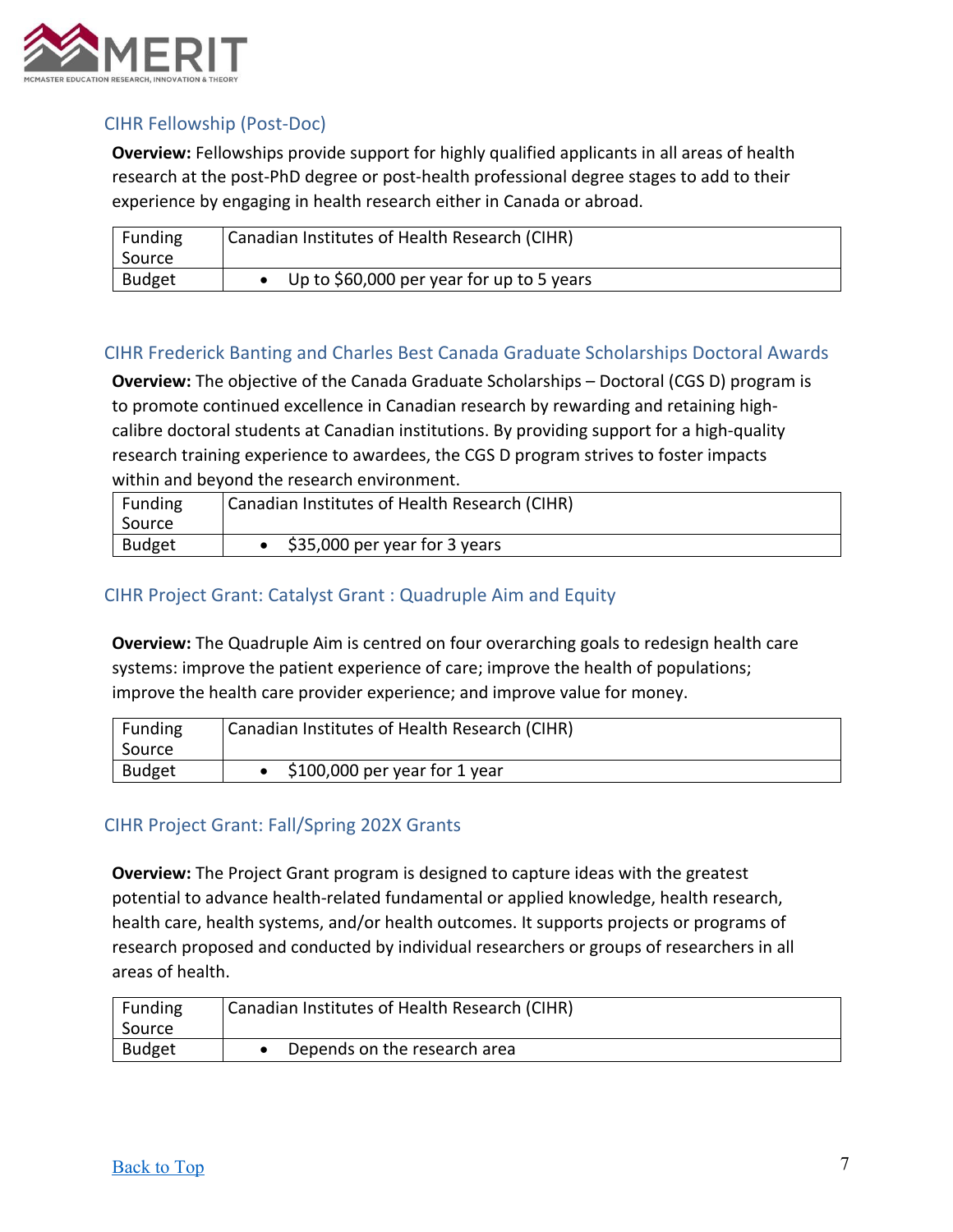

#### CIHR Project Grant: Reviewer in Training Program (RiT)

**Overview:** The RiT program offers Early Career Researchers (ECRs) a learning opportunity to gain a better understanding of the elements of high quality review and the peer review process through direct participation in the Project Grant competition with the support of a Mentor. RiT participants will be assigned three applications to conduct practice reviews, attend the peer review meeting, present one of their reviews, and participate in the committee discussion of their assigned applications.

| Funding<br>Source | Canadian Institutes of Health Research (CIHR) |
|-------------------|-----------------------------------------------|
| <b>Budget</b>     | Not a monetary award.                         |

#### CIHR Vanier Canada Graduate Scholarships

**Overview:** "Considers three equally weighted selection criteria: 1) Academic Excellence, 2) Research Potential, and 3) Leadership"

| Funding<br>Source | Canadian Institutes of Health Research (CIHR) |
|-------------------|-----------------------------------------------|
| <b>Budget</b>     | \$50,000 per year for three years             |

#### CIHR/NSERC: Canada Graduate Scholarships - Master's Program

**Overview:** The CGS M program provides financial support to high-calibre scholars who are engaged in eligible master's or, in some cases, doctoral programs in Canada

| Funding<br>Source | Canadian Institutes of Health Research (CIHR) |
|-------------------|-----------------------------------------------|
| <b>Budget</b>     | • \$17,500 for 12 months, non-renewable       |

## College of Family Physicians of Canada: Scholarly Work in Family Medicine Education Grant

#### **Overview:** Must be a family physician

| <b>Funding</b><br>Source | College of Family Physicians of Canada |
|--------------------------|----------------------------------------|
| <b>Budget</b>            | \$10,000                               |

#### Continuing Health Sciences Education (CHSE) Program Research and Innovation Fund

**Overview:** To promote CHSE scholarly activities with a focus on research, innovation, and overall program evaluation.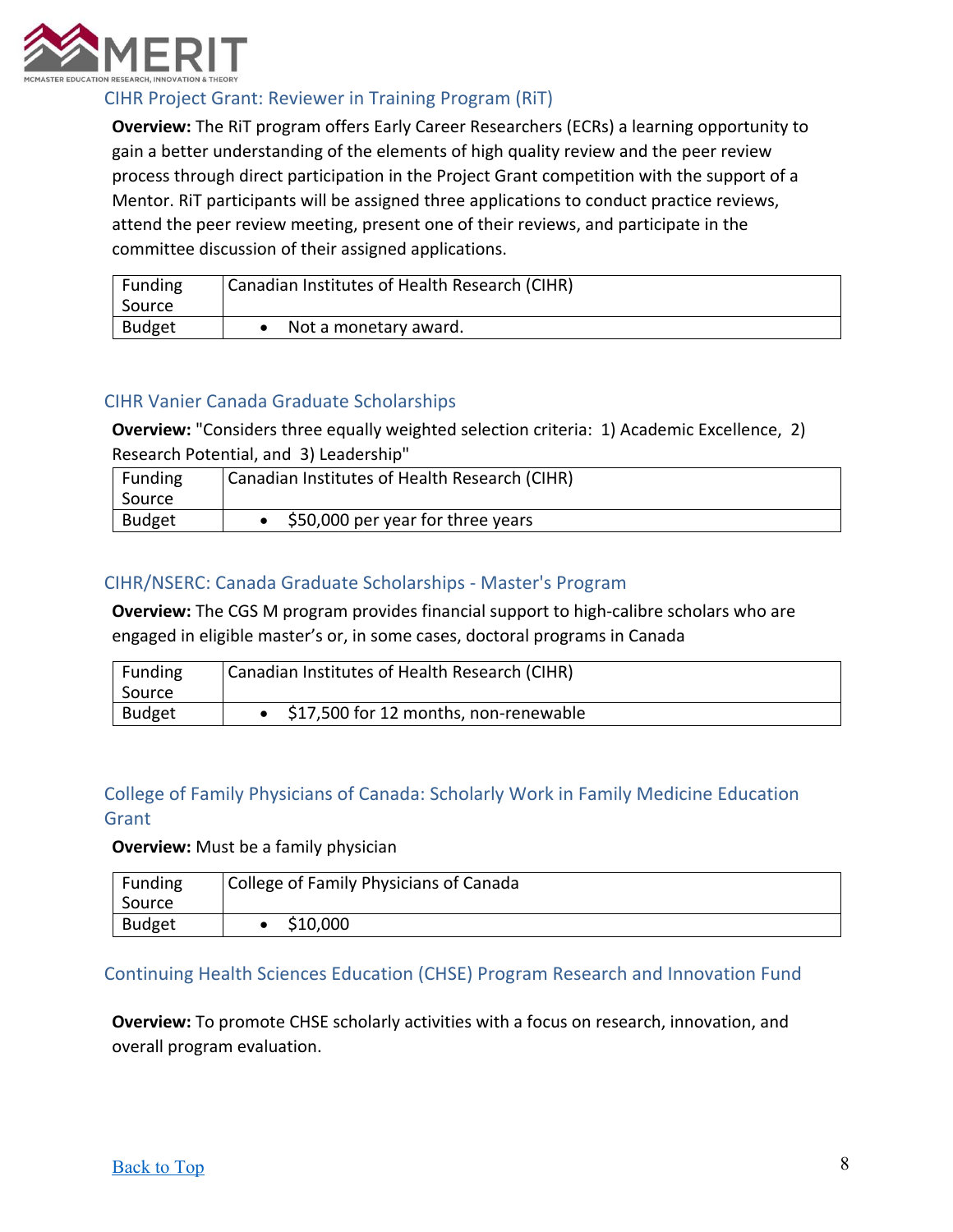

| Funding<br>Source | <b>Continuing Health Sciences Education (CHSE)</b>                                                                                                                                                             |
|-------------------|----------------------------------------------------------------------------------------------------------------------------------------------------------------------------------------------------------------|
| <b>Budget</b>     | Total amount available for funding changes yearly divided<br>$\bullet$<br>among 3 successful proposals.<br>Approval by a research ethics board must be received before funds<br>$\bullet$<br>will be released. |

#### eCampus Ontario Virtual Learning Strategy (VLS)

#### **Overview:** 4 Areas: Digital Content, Digital Capacity, Digital Fluency, Digital Delivery

| Source | Funding       | eCampus Ontario                |
|--------|---------------|--------------------------------|
|        |               |                                |
|        | <b>Budget</b> | Up to \$50,000 US over 2 years |

# Gordon and Betty Moore Foundation: The Development of Clinical Quality Measures to Improve Diagnosis

**Overview:** The purpose of this funding opportunity is to provide assistance in the form of grants for the development of innovative clinical quality measures (defined in Appendix B) that promote excellence in diagnosis of three categories of disease – acute vascular events, infections and cancer.

| Funding<br>Source | Gordon and Betty Moore Foundation |
|-------------------|-----------------------------------|
| <b>Budget</b>     | \$500,000 over 18 months          |

#### MacPherson Institute Priority Areas for Learning and Teaching (PALAT) Grant

**Overview:** This grant is for projects that demonstrate a clear connection to at least 1 or more of the following research areas [found in selection].

| Funding<br>Source | The MacPherson Institute |
|-------------------|--------------------------|
| <b>Budget</b>     | Up to \$4000             |

#### MacPherson McMaster Experiential Learning in Academic Programming (ELAP) Grant

**Overview:** The MacPherson Institute encourages educators and staff with an experiential learning initiative or idea to apply for the Experiential Learning in Academic Programming

| Funding<br>Source | The MacPherson Institute |
|-------------------|--------------------------|
| <b>Budget</b>     | Up to \$4000             |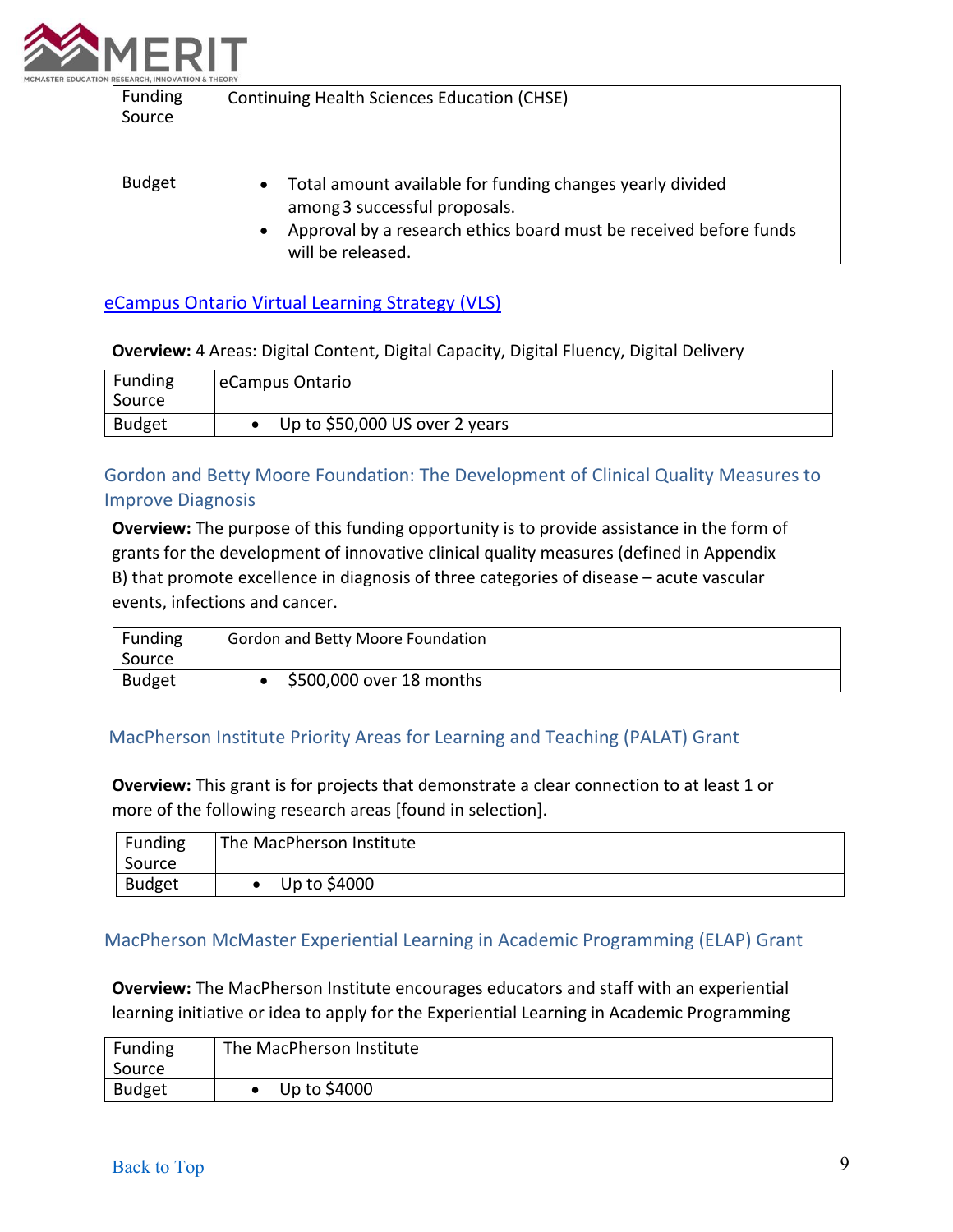

(ELAP) Grant in either the Course/Program-Level Implementation or Capacity-Building Initiatives stream.

### McMaster Faculty of Health Sciences (FHS) Education Scholarship Fund

**Overview:** To promote and support scholarship (research and innovation) in health sciences education in the Faculty of Health Sciences (FHS), McMaster University.

| <b>Funding</b><br>Source | McMaster Faculty of Health Sciences                                                                                                                                                                                                                                                                                                                                                          |
|--------------------------|----------------------------------------------------------------------------------------------------------------------------------------------------------------------------------------------------------------------------------------------------------------------------------------------------------------------------------------------------------------------------------------------|
| <b>Budget</b>            | • Up to two awards of \$25,000 each are available.<br>Funding may be distributed over two years.<br>$\bullet$<br>Funding for the second year is contingent on the submission of a<br>$\bullet$<br>satisfactory interim report to the selection committee, prior to the end<br>of the first year of funding.<br>A final report must be submitted upon completion of the project.<br>$\bullet$ |

# McMaster Faculty of Health Sciences (FHS) Michael G. DeGroote Fellowship Award in Clinical Research

**Overview:** The Michael G. DeGroote Fellowship Awards are an opportunity for excellent postdoctoral candidates to pursue top-level research training. First awarded in 2008, the awards provide funding to research-intensive individuals looking to further their academic career in the Faculty of Health Sciences at McMaster University.

| <b>Funding</b><br>Source | McMaster Faculty of Health Sciences                            |
|--------------------------|----------------------------------------------------------------|
| <b>Budget</b>            | "\$50,000<br>$(540,000$ grant + \$10,000 from the supervisor)" |

#### McMaster MERIT Scholar Research Pilot Grant

**Overview:** This funding supports health professions education pilot projects (innovation or research).

| <b>Funding</b><br>Source | McMaster Education, Research, Innovation, and Theory (MERIT) |
|--------------------------|--------------------------------------------------------------|
| <b>Budget</b>            | One grant of $$2,000$                                        |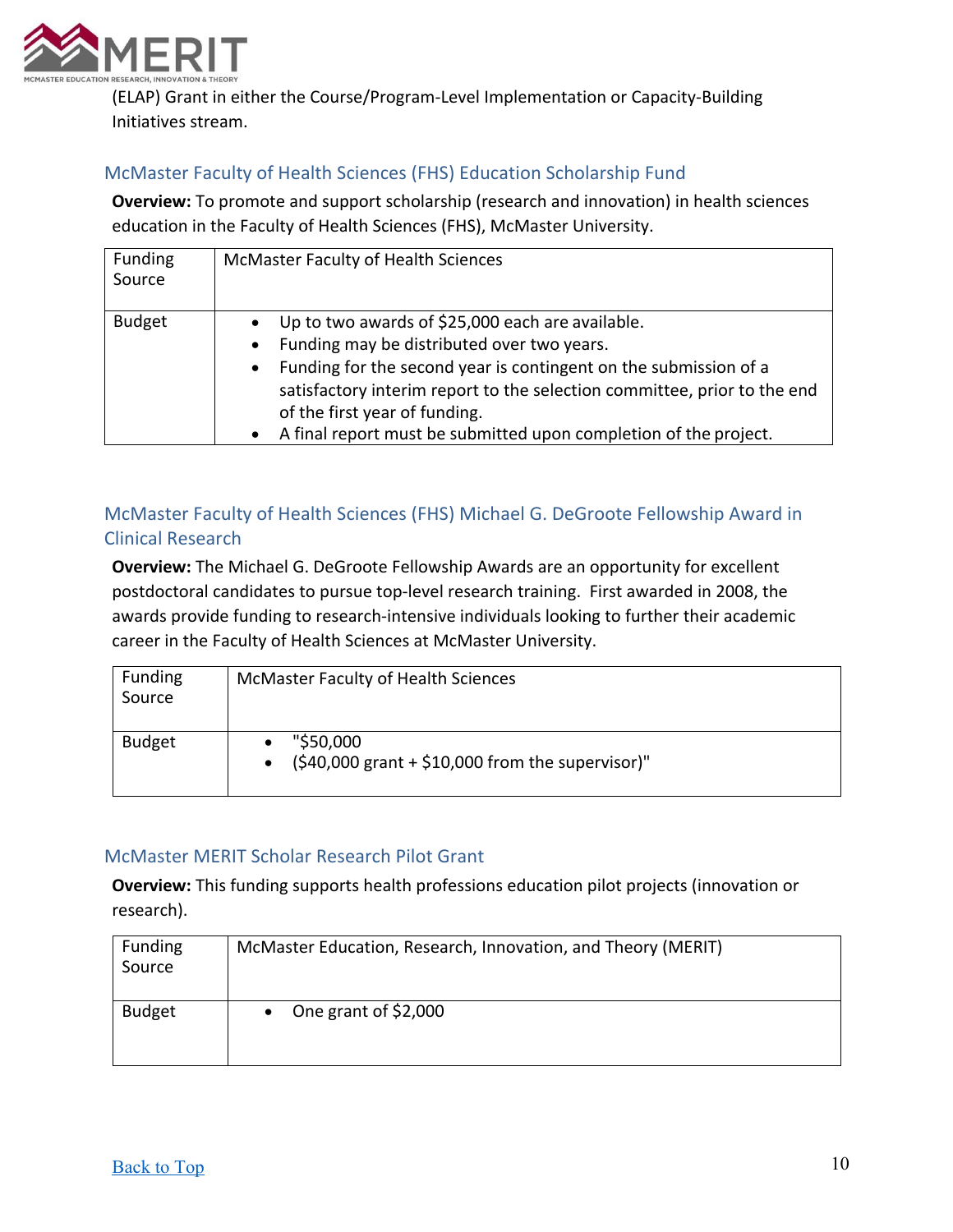

#### McMaster/Mitacs: Mitacs Accelerate Program

**Overview:** Mitacs Accelerate offers short and long-term funding internships for master's students, PhD candidates, and postdoctoral fellows. Projects can range from a 4-month period to multi-year, multi-institutional, and multi-applicant engagements. Recipients can also access professional development training that helps them ensure project success and gain in-demand career skills. Interested applicants can apply for the Accelerate program at any time. Please see the Mitacs website for Accelerate program guidelines.

| Funding<br>Source | McMaster/Mitacs                         |
|-------------------|-----------------------------------------|
| <b>Budget</b>     | Funding starts at \$15,000<br>$\bullet$ |

#### McMaster Postgraduate Medical Education Research Grant

**Overview:** This grant is offered to all postgraduate learners registered with the PGME office from all programs at McMaster University (Faculty members may not apply) who are seeking funding for scholarly research projects related to medical education.

| Funding<br>Source | McMaster                     |
|-------------------|------------------------------|
| <b>Budget</b>     | Max. of \$5,000<br>$\bullet$ |

#### McMaster Regional Medical Associates (RMA) Scholarship Fund

**Overview:** Applications are invited for Regional Medical Associates (RMA) Scholarships to support original research carried out by registered postgraduate trainees of the Faculty of Health Sciences, McMaster University:

| Funding<br>Source | McMaster                     |
|-------------------|------------------------------|
| <b>Budget</b>     | Max. of \$7,500<br>$\bullet$ |

#### McMaster: Resident Affairs - Networking

**Overview:** This grant is available to residents and fellows. The grant funds are to be used to assist learners with the financial cost to host events which offer the chance to relax and unwind from the rigorous challenges of residency.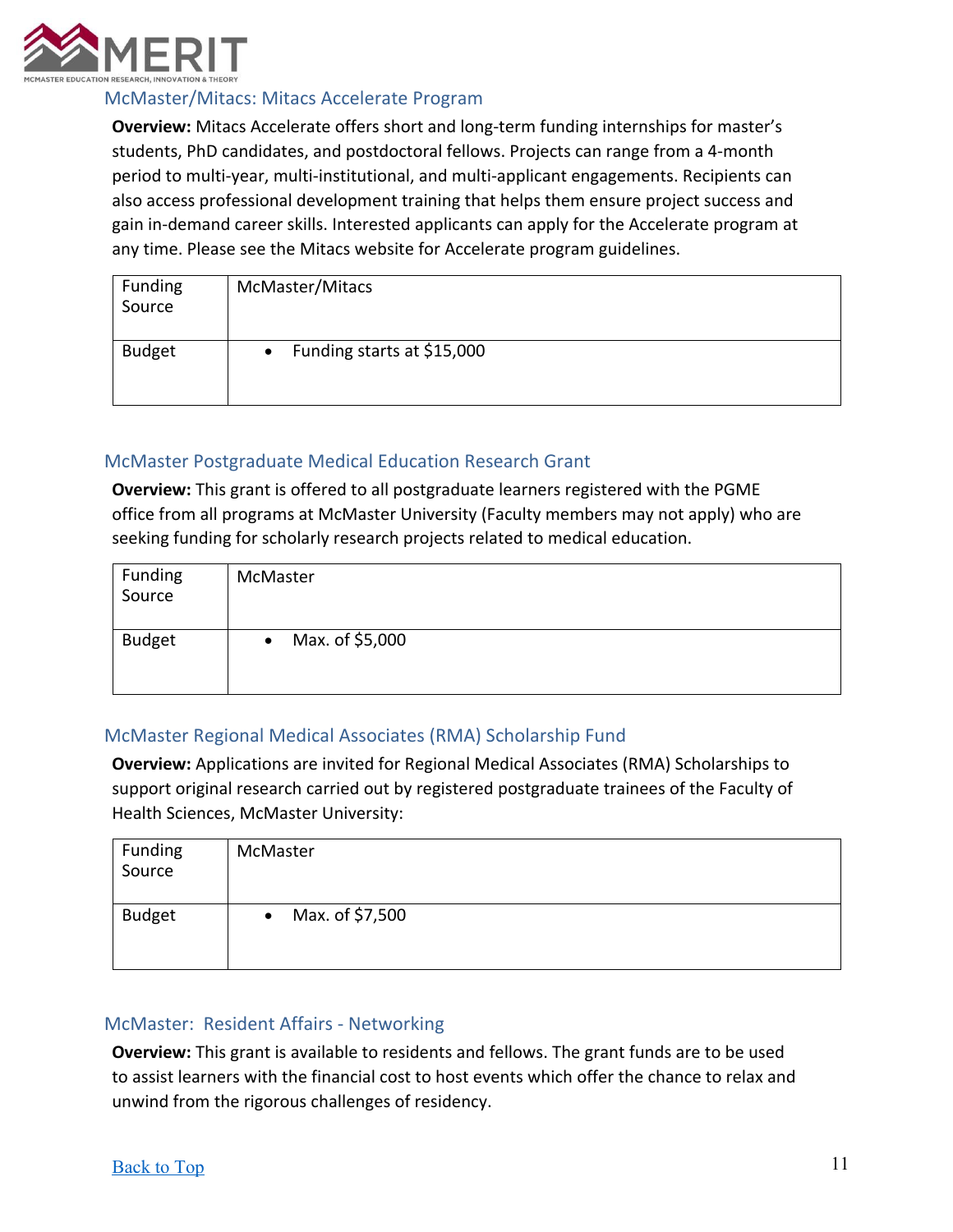

| Funding<br>Source | McMaster                 |
|-------------------|--------------------------|
| <b>Budget</b>     | Up to \$400<br>$\bullet$ |

## Medical Council of Canada (MCC): Research in Clinical Assessment

**Overview:** The purpose and priorities of the 2020 competition are the encouragement of innovations in the assessment of clinical competence or performance of students, postgraduate trainees or practitioners. Priority will be given to proposals that show promise in contributing to the knowledge and understanding of measurement in clinical assessment and to clinical program evaluation methods for medical education. The proposal must focus on

research, not development, in the assessment of performance or clinical assessment.

| <b>Funding</b><br>Source | Medical Council of Canada (MCC)                                                                                                         |
|--------------------------|-----------------------------------------------------------------------------------------------------------------------------------------|
| <b>Budget</b>            | The duration of the project must be no more than 12 months in length.<br>The start date of the project must fall between certain dates. |

## Ministry of Colleges and Universities: Early Researcher Awards (ERA)

**Overview:** The Early Researcher Awards (ERA) program was established to help institutions and their promising, recently appointed, Ontario-based researchers build research teams of graduate students, undergraduates, post-doctoral fellows, research associates and technicians.

| Funding<br>Source | Ministry of Colleges and Universities                                                                                                                                                                                                                        |
|-------------------|--------------------------------------------------------------------------------------------------------------------------------------------------------------------------------------------------------------------------------------------------------------|
| <b>Budget</b>     | The ERA program will fund up to \$100,000 for eligible direct costs and<br>up to \$40,000 for eligible operating costs, for a maximum of \$140,000.<br>The Researcher's Institution must match an additional \$50,000 in funds<br>for eligible direct costs. |

# National Board of Medical Examiners (NBME): Edward J. Stemmler Medical Education Research Fund

**Overview:** Supporting researchers in their work to develop innovative approaches for the assessment of medical education.

| <b>Funding</b><br>Source | NBME (National Board of Medical Examiners) |
|--------------------------|--------------------------------------------|
| <b>Budget</b>            | \$150,000 up to 2 years                    |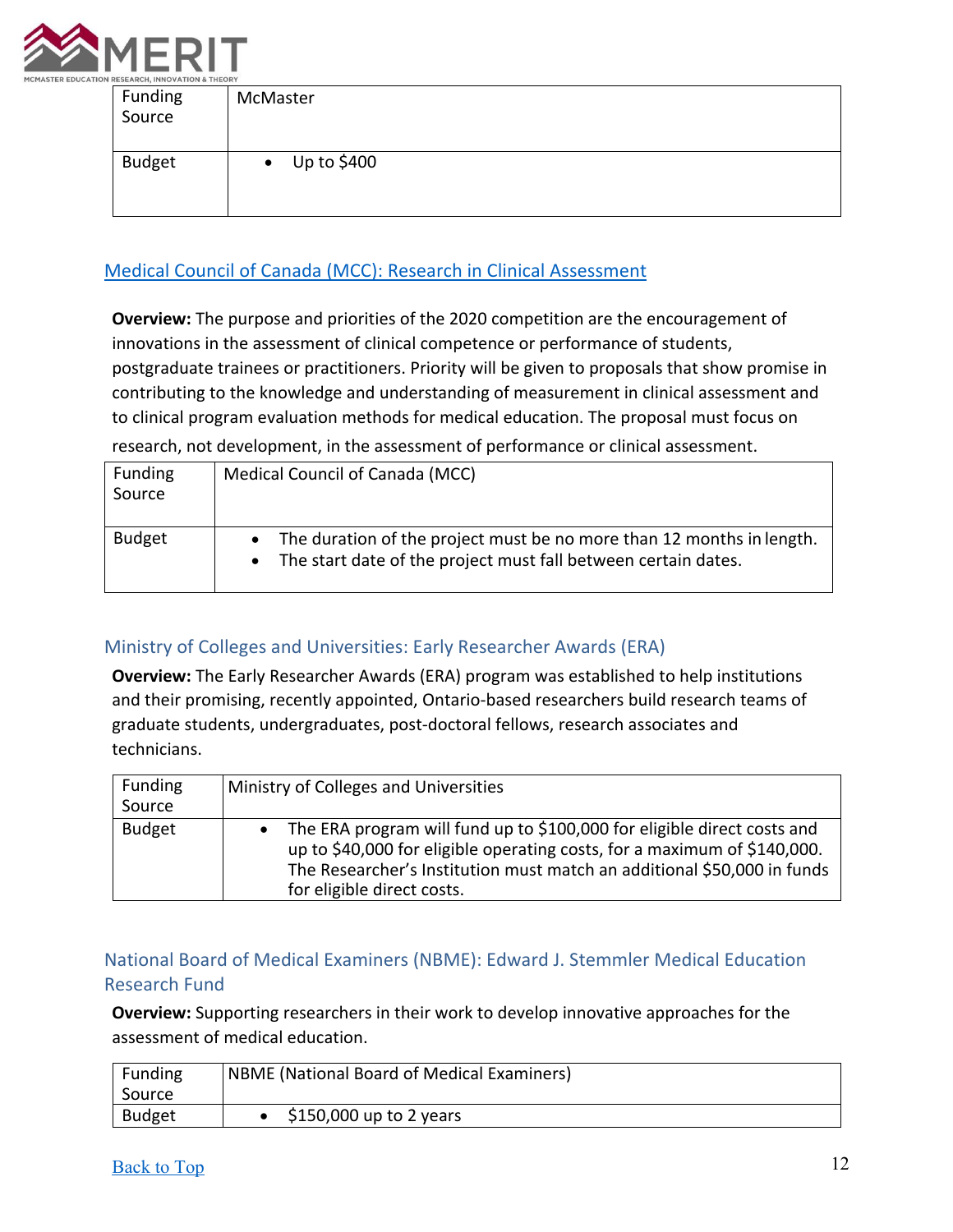

## National Board of Medical Examiners (NBME): Stemmler Fund

**Overview:** The goal of the Stemmler Fund is to provide support for research or development of innovative assessment approaches that will enhance the evaluation of those preparing to, or continuing to, practice medicine. Expected outcomes include advances in the theory, knowledge, or practice of assessment at any point along the continuum of medical education, from undergraduate and graduate education and training, through practice. Pilot and more comprehensive projects are both of interest. Collaborative investigations within or among institutions are eligible, particularly as they strengthen the likelihood of the project's contribution and success.

| Funding<br>Source | National Board of Medical Examiners (NBME)       |
|-------------------|--------------------------------------------------|
| Budget            | Please refer to the website for further details. |

#### New Frontiers: Horizon Global Platform Competition

**Overview:** The objective of the International stream is to support international research collaborations and position Canada and Canadian researchers as strategic partners at the international level.

| Funding<br>Source | <b>Government of Canada</b>                        |
|-------------------|----------------------------------------------------|
| <b>Budget</b>     | Max. \$125,000 per year per project, up to 4 years |

#### New Frontiers in Research Fund (NFRF): Exploration Competition

**Overview:** The goal of the Exploration stream is to inspire high-risk, high-reward and interdisciplinary research. Exploration stream grants support projects that bring disciplines together beyond traditional disciplinary or common interdisciplinary approaches; propose to explore something new, which might fail; and have the potential for significant impact.

| Funding<br>Source | <b>Government of Canada</b>                 |
|-------------------|---------------------------------------------|
| <b>Budget</b>     | Up to $$125,000$ per year for up to 2 years |

#### NFRF Transformation Fund

**Overview:** The objective of the New Frontiers in Research Fund (NFRF) Transformation stream is to support large-scale, Canadian-led interdisciplinary research projects that address a major challenge with the potential to realize real and lasting change. The challenge may be fundamental, leading to a scientific breakthrough, or applied, with a social, economic, environmental or health impact. Projects are expected to be world-leading, drawing on global research expertise, when relevant.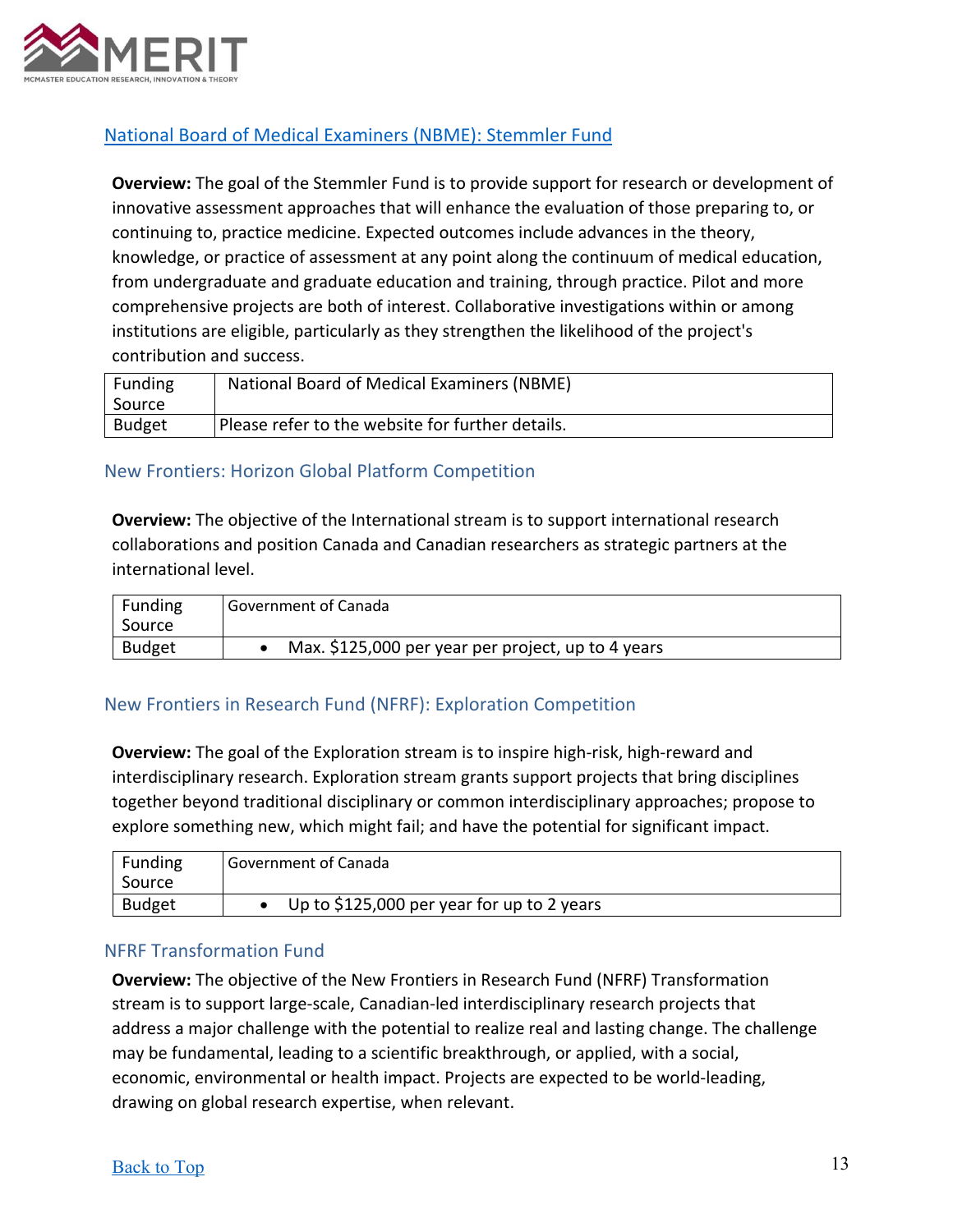

| <b>Funding</b> | New Frontiers in Research Fund (NFRF) |
|----------------|---------------------------------------|
| Source         |                                       |
| <b>Budget</b>  | "Min: \$2 million                     |
|                | Max: \$4 million"                     |

#### NSERC: Undergraduate Student Research Awards

**Overview:** USRAs are meant to nurture your interest and fully develop your potential for a research career in the natural sciences and engineering. They are also meant to encourage you to undertake graduate studies in these fields.

| Funding<br>Source | <b>NSERC</b> |
|-------------------|--------------|
| <b>Budget</b>     | \$6,000      |

# Ontario Medical Students Association (OMSA): Medical Student Education Research Grant (MSERG)

**Overview:** "In keeping with the goals of OMSA, the Open MSERG will fund medical students engaged with university faculty to perform research with a focus on medical education."

| <b>Funding</b><br>Source | <b>Ontario Medical Students Association (OMSA)</b> |
|--------------------------|----------------------------------------------------|
| <b>Budget</b>            | Nine \$5,000 awards                                |

## Ontario Research Fund (ORF): Research Excellence Program - Round 11

**Overview:** The fund provides up to one third of the total value of a project, with the remaining two thirds coming from a combination of private sector and institutional contributions.

| Funding<br>Source | <b>Ontario Research Fund (ORF)</b> |
|-------------------|------------------------------------|
| <b>Budget</b>     | \$500,000 to \$2M, 1-5 years       |

## Phil R. Manning Research Award in Continuing Professional Development

**Overview:** This grant is made in the name of Phil R. Manning, MD, Paul Ingalls Hoagland Hastings Professor of Continuing Medical Education and Professor of Medicine Emeritus at the Keck School of Medicine, University of Southern California. Dr. Manning was the founding president of the Society for Academic Continuing Medical Education, formerly the Society of Medical College Directors of Continuing Medical Education. He was a governor, regent, and vice president of the American College of Physicians and served on several educational committees of the American College of Cardiology. Dr. Manning was co-editor of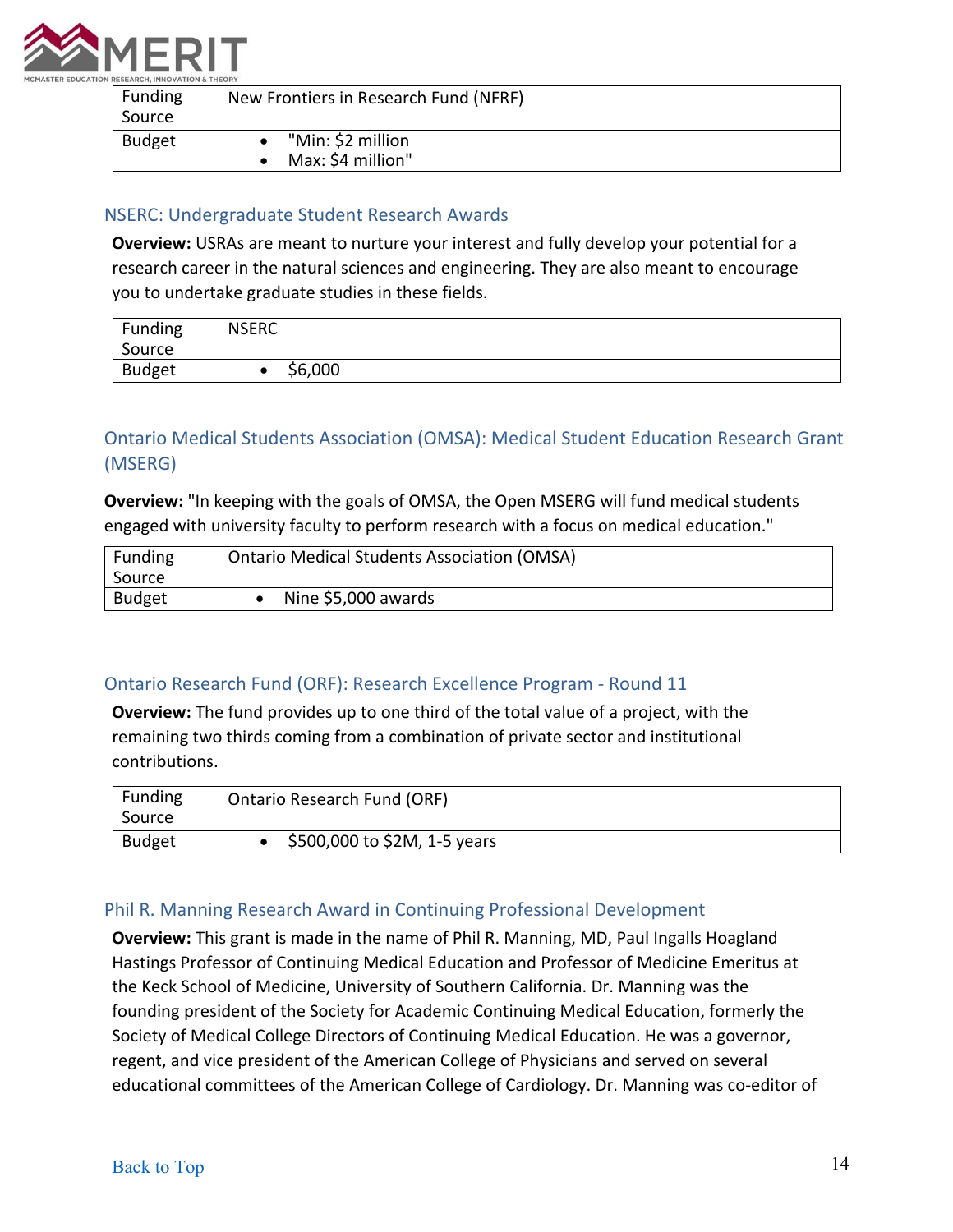

Medicine: Preserving the Passion in the 21st Century and authored many peer-reviewed publications.

| Funding<br>Source | Society for Academic Continuing Medical Education (SACME) |
|-------------------|-----------------------------------------------------------|
| <b>Budget</b>     | Up to \$50,000 US over 2 years                            |

# Physician Services Incorporated (PSI) Foundation: Educational Fellowship for Practicing Physicians (outside of Hamilton)

**Overview:** This fellowship is directed at physicians in Ontario, particularly those residing outside of the teaching centres, who wish to take a period of training to bring a needed clinical skill or knowledge to the community or to undertake training in research methodology.

The fellowship provides course fees, if any, transportation, room, and board costs. Funds are not provided to replace income lost while undertaking a training program and the program is not designed to assist physicians taking refresher courses.

Applications will be considered for support of physicians who have undertaken training courses that commenced up to three months prior to the time the application is considered.

| <b>Funding</b> | Physician Services Incorporated (PSI) Foundation |
|----------------|--------------------------------------------------|
| Source         |                                                  |

#### Physician Services Incorporated (PSI) Foundation: Health Research Award

**Overview:** Funding is available for support of research designed to assess the post M.D. educational environment such as curricula, methods, and teaching resources. Funding is up to a maximum of

\$100,000 per year, for a maximum of two years.

| Funding       | <b>Physician Services Incorporated (PSI) Foundation</b>                              |
|---------------|--------------------------------------------------------------------------------------|
| Source        |                                                                                      |
| <b>Budget</b> | • Up to a maximum of \$100,000 per year is available, for a maximum<br>of two years. |

# Physician Services Incorporated (PSI) Foundation: Healthcare Research by Community **Physicians**

**Overview:** To assist physicians practicing in a community setting to undertake a review of their practice patterns which would enhance effectiveness of practice and patient care in their own clinic, hospital, or region.

| Funding       | Physician Services Incorporated (PSI) Foundation            |
|---------------|-------------------------------------------------------------|
| Source        |                                                             |
| <b>Budget</b> | Up to \$250,000 over 3 years (max of \$100,000 in one year) |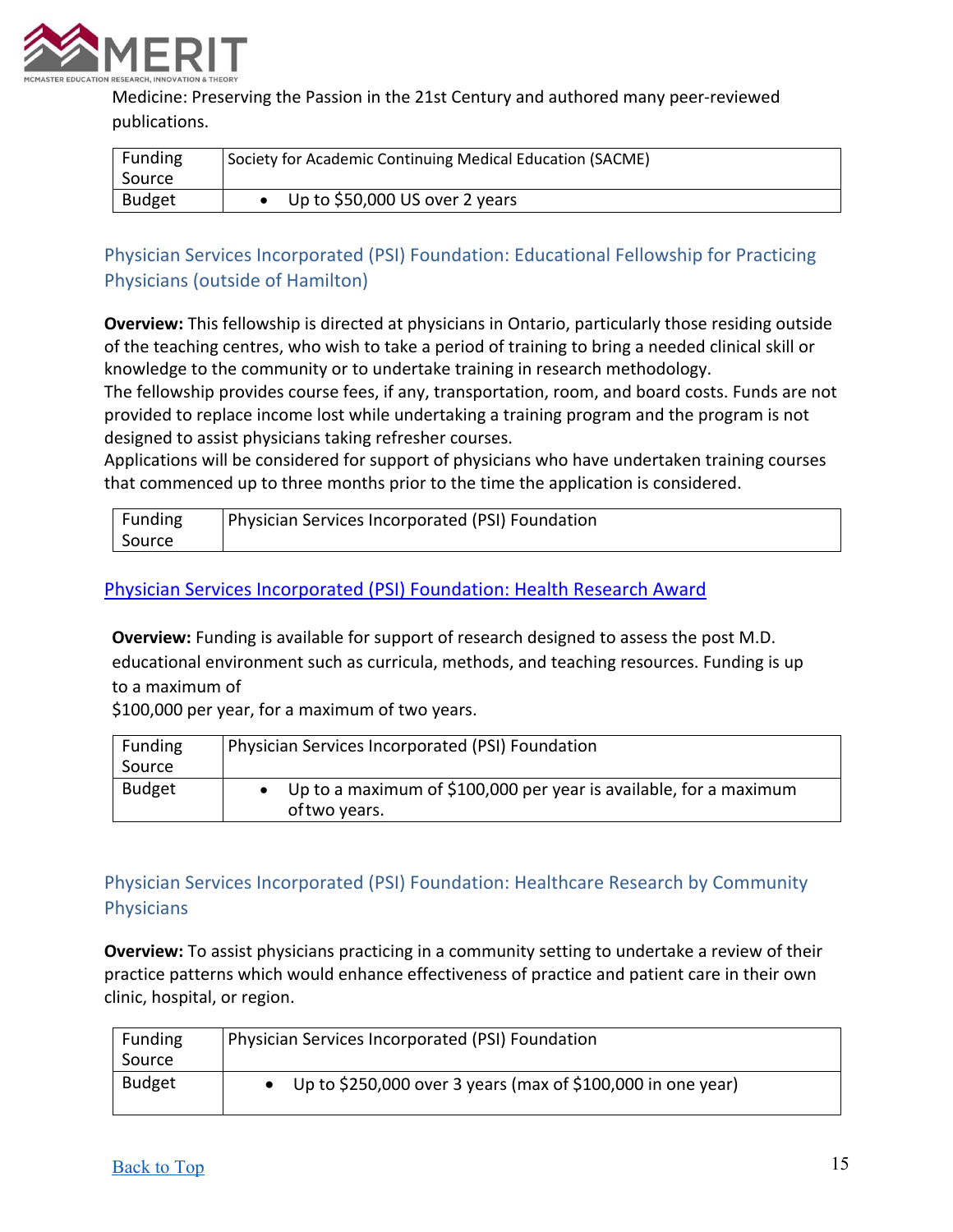

Physician Services Incorporated (PSI) Foundation: New Investigator

#### **Overview:** Open to Clinical Fellows or physicians within 5 years of their first academic

|  | appointment |
|--|-------------|
|--|-------------|

| ,,,,,,,,,,,,,,,,, |                                                  |
|-------------------|--------------------------------------------------|
| <b>Funding</b>    | Physician Services Incorporated (PSI) Foundation |
| Source            |                                                  |
| <b>Budget</b>     | Up to \$300,000 for a maximum of three years     |

#### Physician Services Incorporated (PSI) Foundation: New Investigator Research Grant

**Overview:** Funding is available for support of research designed to assess the post M.D. educational environment such as curricula, methods, and teaching resources. Funding is up

| <b>Funding</b><br>Source | Physician Services Incorporated (PSI) Foundation                                       |
|--------------------------|----------------------------------------------------------------------------------------|
| Prize                    | • Up to \$250,000 for a maximum of three years (maximum \$100,000<br>in any one year). |

## Physician Services Incorporated (PSI) Foundation: Research Trainee Award

**Overview:** The primary aim of this fellowship is to provide highly qualified Medical Doctors (M.D.) with clinically applicable research training opportunities and support. Applicants must be an M.D. in a Ph.D. or MSc. Program at an Ontario university or in a combined M.D./Ph.D. or MSc. Program at an Ontario university.

| Funding<br>Source | Physician Services Incorporated (PSI) Foundation                                                              |
|-------------------|---------------------------------------------------------------------------------------------------------------|
| <b>Budget</b>     | Max. \$25,000 per year for 2 years. Sponsoring institution must fund<br>50% of the amount requested from PSI. |

#### Physician Services Incorporated (PSI) Foundation: Resident Research

**Overview:** "Resident Research Grants are concise health research projects, which have been largely developed by the Resident. The majority of the work involved in completing the research must be done by the resident who will be referred to as the Principal Investigator of the project. The project must be supervised by a physician with an acdemic appointment.

To be eligible to apply for a Resident Research Grant, the Resident must have PGY status as per the College of Physicians and Surgeons of Ontario. The restriction whereby PSI will not consider applications for research within the areas of cancer, and heart and stroke does not apply to resident research projects."

| Funding       | Physician Services Incorporated (PSI) Foundation |
|---------------|--------------------------------------------------|
| Source        |                                                  |
| <b>Budget</b> | Up to \$30,000, up to 2 years                    |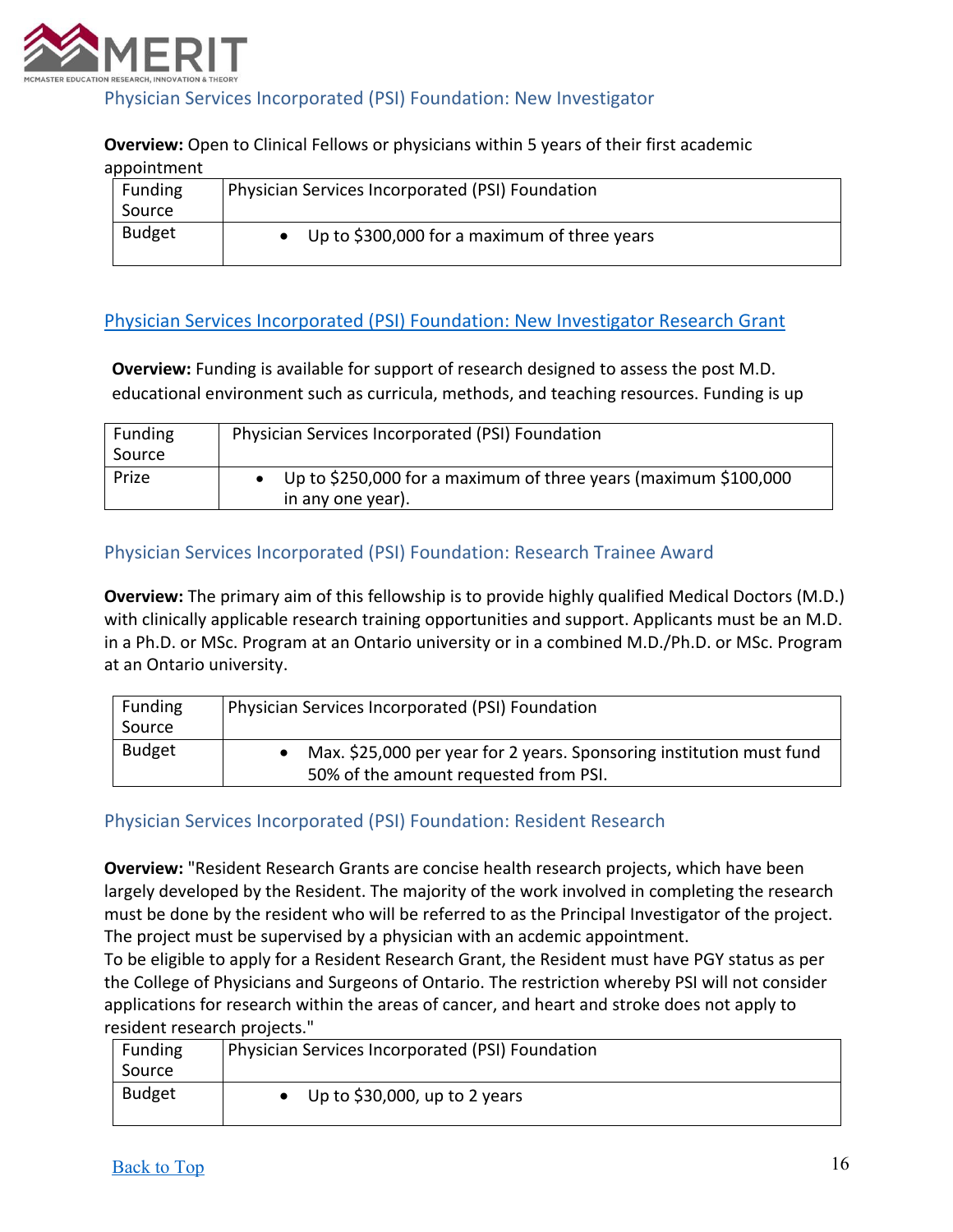

# Physician Services Incorporated (PSI) Foundation: Salary Support: PSI Graham Farquharson Knowledge Translation Fellowship

**Overview:** The PSI Graham Farquharson Fellowship is intended to provide salary support for a new investigator who has demonstrated the ability to successfully complete high impact knowledge translation research. The Fellowship funds, dedicated to salary support, must protect at least 50% of the Fellow's time to conduct such research.

| Funding<br>Source | <b>Physician Services Incorporated (PSI) Foundation</b>                               |
|-------------------|---------------------------------------------------------------------------------------|
| <b>Budget</b>     | • 1) Max \$150,000 per year for 2 years or 2) Max. \$100,000 per year for<br>3 years" |

# Population Health Research Institute (PHRI): Partnership Program – Transforming Tomorrow Today

**Overview:** Eligible candidates can be doing research of clinical or population relevance, including translational themes, in any discipline, and must be faculty at McMaster University and/or privileges at HSS or St. Joseph's Healthcare Hamilton.

| Funding<br>Source | Population Health Research Institute (PHRI) |
|-------------------|---------------------------------------------|
| <b>Budget</b>     | Up to $$200,000$ per year for 3 years       |

#### Royal College/Associated Medical Services CanMEDS Research Development Grant

**Overview:** Announcing the call for applications to the Royal College / AMS CanMEDS grant competition. In partnership with the AMS Phoenix Project, we aim to fund projects that leverage the 2015 CanMEDS framework to instill and sustain compassion, empathy and professional values in the environments in which health professionals learn and work.

| <b>Funding</b><br>source | Royal College                                                                                                                                                                                          |
|--------------------------|--------------------------------------------------------------------------------------------------------------------------------------------------------------------------------------------------------|
| <b>Budget</b>            | \$25,000<br>An amount equivalent to 75 per cent of the grant will be disbursed<br>$\bullet$<br>upon project commencement, and 25 per cent upon project<br>completion and receipt<br>of a final report. |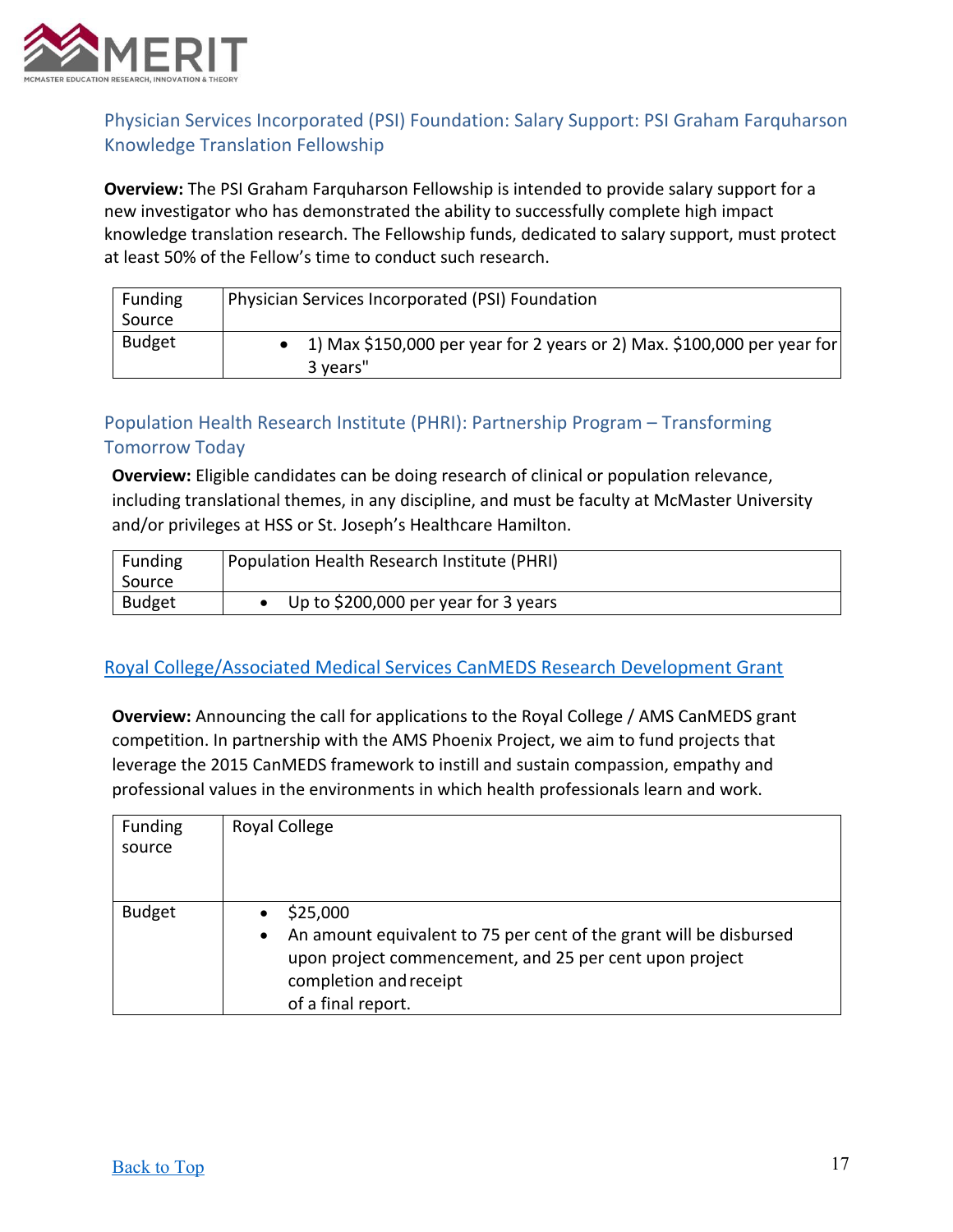

Royal College/Associated Medical Services CanMEDS Research Development Grant - Special Call for Proposals: Royal College & AMS/Phoenix Call-to-Caring Funding

**Overview:** Supports research development or implementation of projects that advance competency-based training and assessment for specialists.

| <b>Funding</b><br>source | Royal College               |
|--------------------------|-----------------------------|
| <b>Budget</b>            | Up to \$25,000<br>$\bullet$ |

# Royal College: Medical Education Research Grant

**Overview:** This grant supports quality research in Canada that will advance the field of postgraduate medical education or continuing professional development. Decisions regarding allocation of this grant, ranging from \$5,000 up to \$50,000, will be made on an ad hoc basis.

| <b>Funding</b><br>Source | <b>Royal College</b>                                                                                                                                                                                                                             |
|--------------------------|--------------------------------------------------------------------------------------------------------------------------------------------------------------------------------------------------------------------------------------------------|
| <b>Budget</b>            | Ranging from \$5,000 up to \$50,000<br>Budget and justification must be provided in a one-page outline. Please<br>refer to budgetary guidelines appended to the application form. Please<br>make this consistent with the CanMEDS or vice versa. |

# Royal College: Robert Maudsley Fellowship for Studies in Medical Education

**Overview:** The program helps specialists acquire knowledge and skills in the field of medical education in order to develop educational programs, evaluation methods and medical education research.

| <b>Funding</b><br>Source | Royal College                          |
|--------------------------|----------------------------------------|
| <b>Budget</b>            | Up to \$40,000 per year, up to 2 years |

## Royal College: Strategic Initiative Grant

**Overview:** Supports high-quality medical education and health systems-focused research and scholarship to advance the fields of residency education, continuing professional development and other health system-related areas of focus in Canada (e.g. health workforce planning).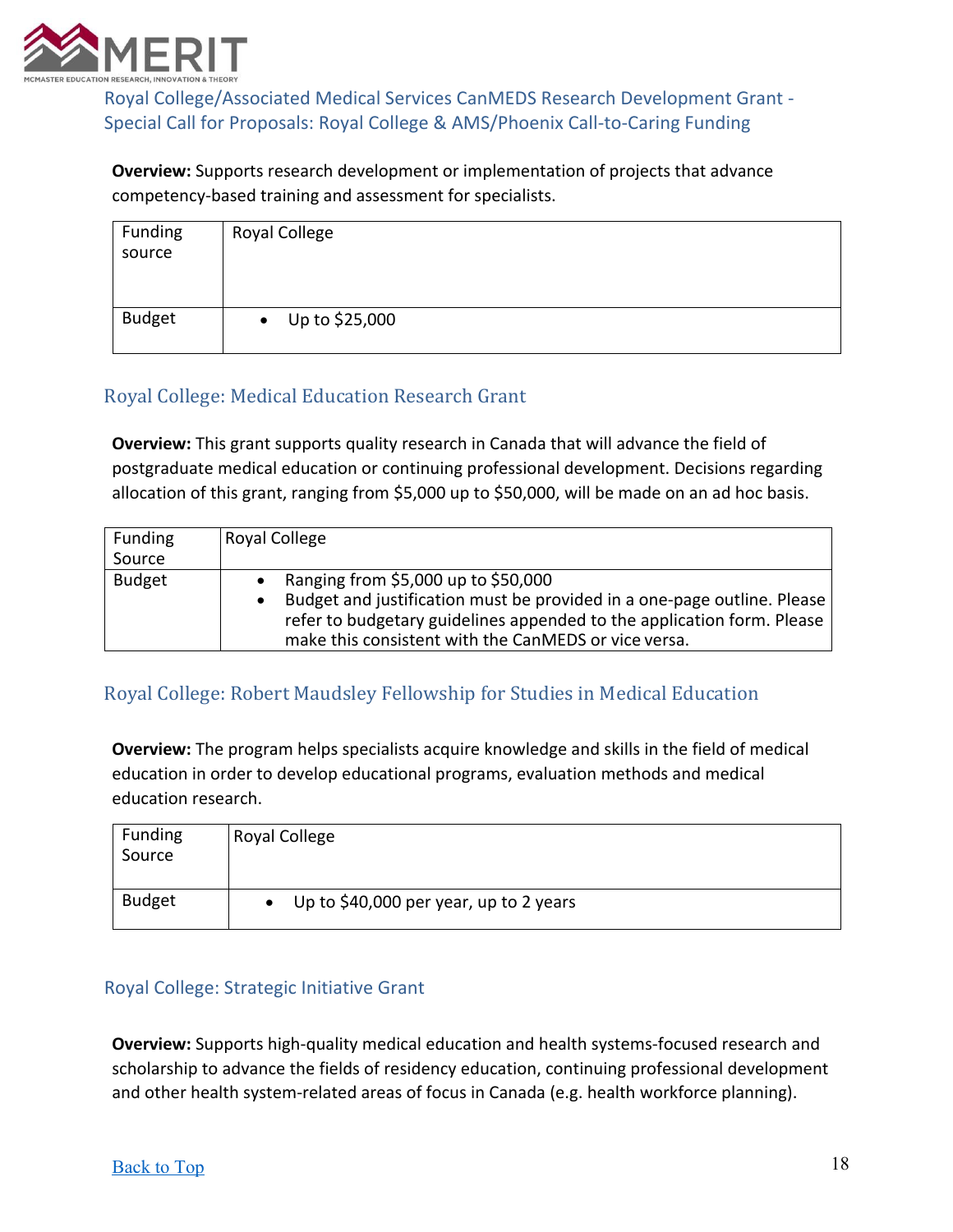

| Funding<br>Source | Royal College                     |
|-------------------|-----------------------------------|
| <b>Budget</b>     | \$1,000 to \$30,000, max. 2 years |

#### Royal College: The Dr. Karen Mann Catalyst Grant in Medical Education Research

**Overview:** Launched in spring 2018, the Dr. Karen Mann Catalyst Grant in Medical Education Research is intended for Royal College Resident Affiliates and early career clinician educators to encourage entry into medical education research through mentorship.

| <b>Funding</b><br>Source | Royal College                                                                                                                                                                                                                                                                                                                                                                                                                                                                                                                                                                                                                                                                                           |
|--------------------------|---------------------------------------------------------------------------------------------------------------------------------------------------------------------------------------------------------------------------------------------------------------------------------------------------------------------------------------------------------------------------------------------------------------------------------------------------------------------------------------------------------------------------------------------------------------------------------------------------------------------------------------------------------------------------------------------------------|
| <b>Budget</b>            | The annual grant provides funding of up to \$30,000 for one person<br>and an identified mentor for one and two-year projects.<br>An allocation for travel expenses is included for both the Principal<br>$\bullet$<br>Applicant and the identified mentor to attend a Royal College<br>conference for the presentation of research findings.<br>For one-year projects an amount equivalent to 75 per cent of the<br>$\bullet$<br>grant will be disbursed upon project commencement, and 25 per<br>cent upon project completion and receipt of a final report.<br>Projects approved for two-years will receive the second year of<br>funding upon receipt of a satisfactory mid-project progress report. |

## Scotia Wealth Management: J.P. Bickell Foundation Medical Research Grant

**Overview:** Grants are made to assist biomedical scientists of various departments and faculties in Ontario universities, hospitals and scientific institutions concerned with medical research.

| <b>Funding</b><br>Source | Scotia Wealth Management |
|--------------------------|--------------------------|
| <b>Budget</b>            | \$25,000-\$80,000        |

#### Society for Simulation in Healthcare (SSH): SSH Novice Research Grant Program

**Overview:** In 2013, the Research Committee of the Society for Simulation in Healthcare (SSH) established the Novice Research Grant Program to further support the development of new investigators and research initiatives.

| <b>Funding</b> | Society of Directors of Research in Medical Education (SDRME) |
|----------------|---------------------------------------------------------------|
| Source         |                                                               |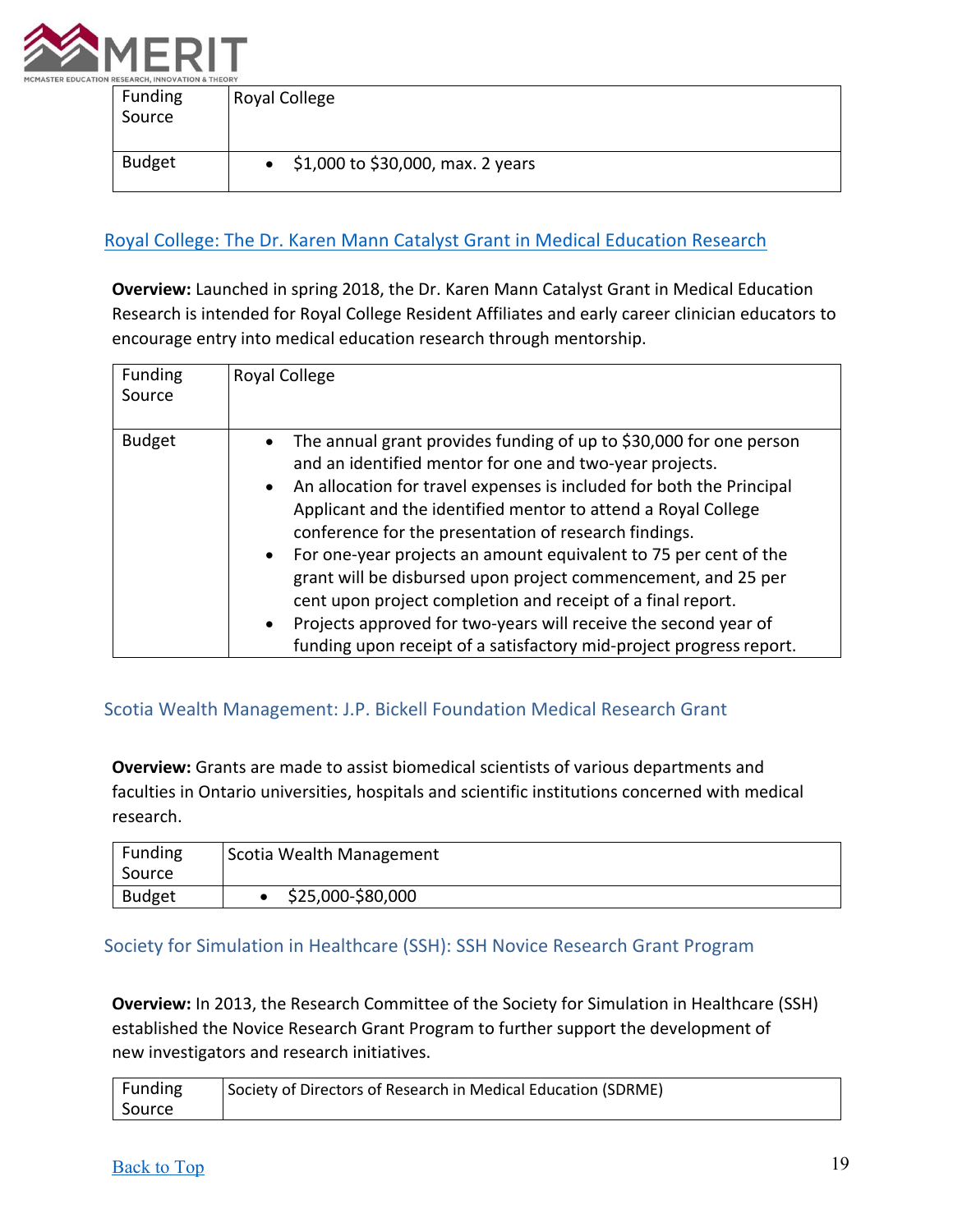

Budget | • Does not say

Society of Directors of Research in Medical Education (SDRME): SDRME Sponsored **Scholarship** 

**Overview:** SDRME is interested in supporting the writing of review/synthesis papers that make a substantial contribution to advancing practice, theory, or research in medical education.

| Funding<br>Source | Society of Directors of Research in Medical Education (SDRME) |
|-------------------|---------------------------------------------------------------|
| <b>Budget</b>     | Up to \$4,000                                                 |

#### Society to Improve Diagnosis in Medicine (SIDM): DxQI Seed Grant

**Overview:** Diagnostic Quality Disparities: proposals focused on how and when the visible factors of age, race/ethnicity, and/or sex, as well as other social determinants of health, influence the risk of diagnostic error.

| Funding<br>Source | <b>Society to Improve Diagnosis in Medicine (SIDM)</b> |
|-------------------|--------------------------------------------------------|
| <b>Budget</b>     | Up to \$50,000                                         |

Society to Improve Diagnosis in Medicine (SIDM): Fellowship in Diagnostic Excellence

**Overview:** The vision of the SIDM Fellowship in Diagnostic Excellence is to catalyze careers in the field of diagnostic medicine and to cultivate leaders in the diagnostic safety movement.

| Funding<br>Source | Society to Improve Diagnosis in Medicine (SIDM)                                                                                          |
|-------------------|------------------------------------------------------------------------------------------------------------------------------------------|
| <b>Budget</b>     | • "1) \$35,000 stipend towards tuition, project expenses, and salary<br>• 2) Travel expenses to Diagnostic Error in Medicine Conference" |

#### SONY Research Award Program

**Overview:** The Sony Research Award Program provides funding for cutting-edge academic research and helps build a collaborative relationship between faculty and Sony researchers.

| Funding<br>Source | SONY                                  |
|-------------------|---------------------------------------|
| Budget            | \$100K or \$150K per year (2 streams) |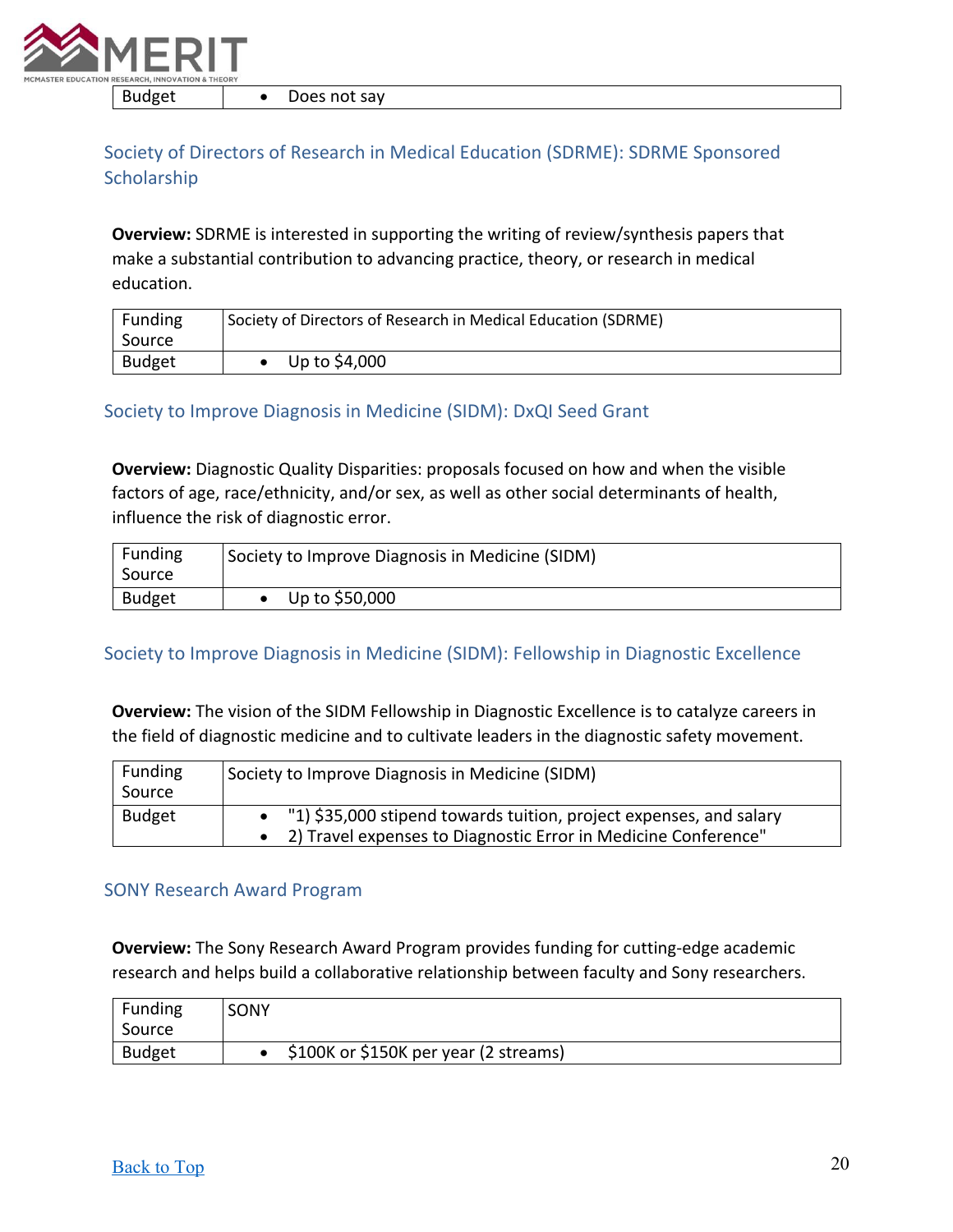

**Overview:** The Small Research Grants Program supports education research projects that will contribute to the improvement of education, broadly conceived, with budgets up to \$50,000 for projects ranging from one to five years. We accept applications three times per year.

| Funding<br>Source | <b>Spencer Foundation</b>          |
|-------------------|------------------------------------|
| <b>Budget</b>     | Maximum of \$50,000 from 1-5 years |

#### Spencer Foundation: Lyle Spencer Research Grant

**Overview:** The Lyle Spencer Research Awards Program supports intellectually ambitious research projects that aspire to transform education with budgets between \$525,000 and \$1 million and project durations of up to five years. We accept applications for this signature program once per year.

| Funding<br>Source | <b>Spencer Foundation</b> |
|-------------------|---------------------------|
| <b>Budget</b>     | \$525,000-\$1,000,000     |

#### Spencer Foundation: Racial Equity Special Research Grants

**Overview:** Proposals to the Racial Equity Research Grants program must be for academic research projects that will contribute to understanding and ameliorating racial inequality in education, broadly conceived.

| Funding       | <b>Spencer Foundation</b>    |
|---------------|------------------------------|
| Source        |                              |
| <b>Budget</b> | Up to \$75,000 for 1-5 years |

# Spencer Foundation: Research-Practice Partnerships: Collaborative research for educational change

**Overview:** This grant program is specifically intended to build the capacity of partnerships to make educational change. We expect the partners in the RPPs we fund to have engaged in fruitful long-term collaborations.

| Funding       | <b>Spencer Foundation</b>        |
|---------------|----------------------------------|
| Source        |                                  |
| <b>Budget</b> | Up to $$400,000$ , up to 3 years |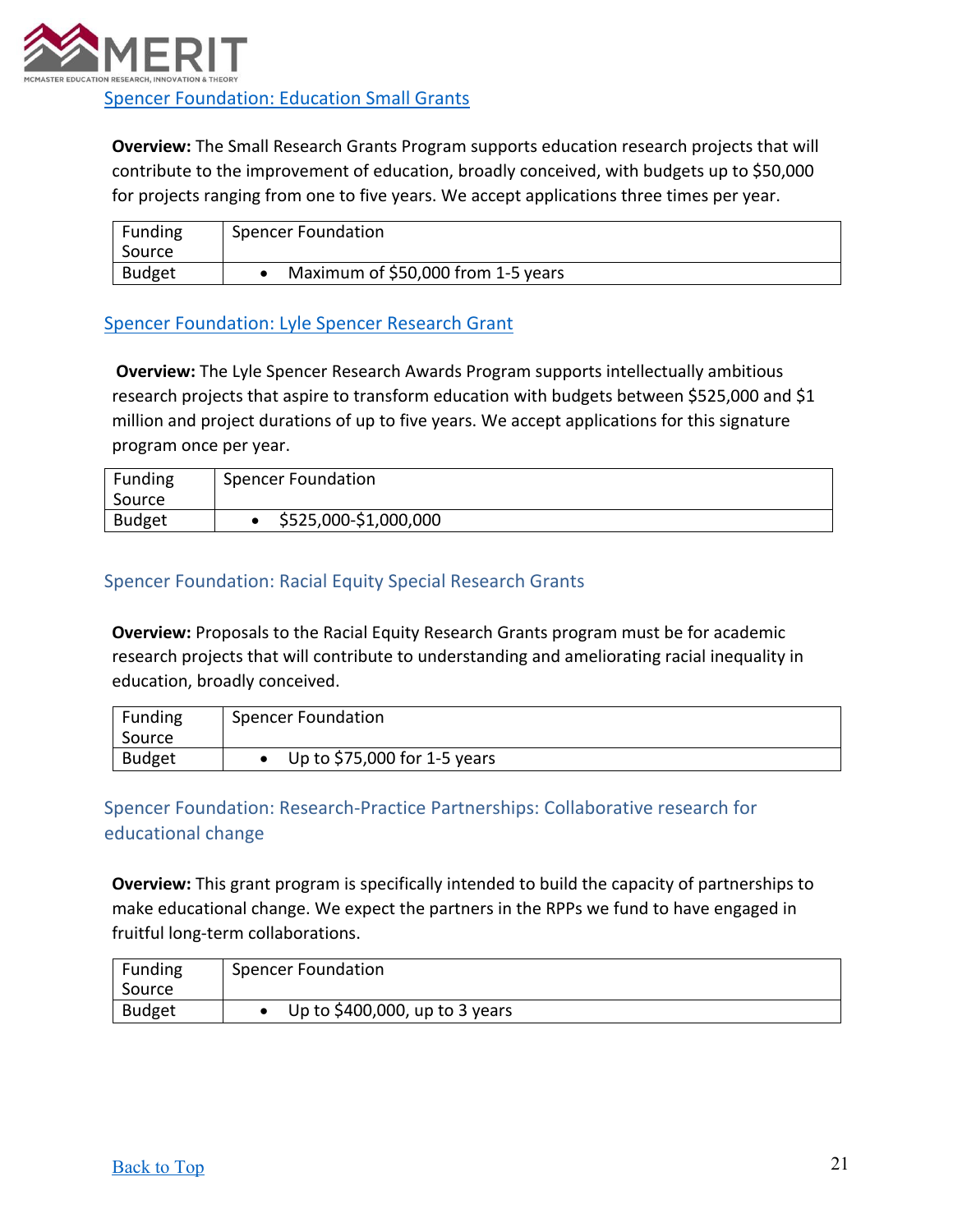

## SSHRC Insight Grants

**Overview:** Insight Grants are expected to respond to the objectives of the Insight program: https://www.sshrc-crsh.gc.ca/funding-financement/umbrella\_programs-

programme\_cadre/insight-savoir-eng.aspx

| <b>Funding</b> | <b>SSHRC</b>                       |
|----------------|------------------------------------|
| Source         |                                    |
| <b>Budget</b>  | • Stream A: $$7,000$ to $$100,000$ |
|                | Stream B: \$100,001 to \$400,000   |

#### SSHRC Partnership Grants - Stage 1

**Overview:** These grants provide support for new and existing formal partnerships over four to seven years to advance research, research training and/or knowledge mobilization in the social sciences and humanities.

| Funding<br>Source | <b>SSHRC</b>   |
|-------------------|----------------|
| <b>Budget</b>     | Up to \$20,000 |

## Strategic Request for Proposals: Advancing Evaluation of Competency-based Medical **Education across the Continuum**

**Overview:** Royal College Strategic Request for Proposals support high-quality medical education and health systems-focused research and scholarship to advance the fields of residency education, continuing professional development and other health system-related areas of focus in Canada (e.g. health workforce planning).

| <b>Funding</b><br>Source | Royal College                                                                                                                                                                                                |
|--------------------------|--------------------------------------------------------------------------------------------------------------------------------------------------------------------------------------------------------------|
| <b>Budget</b>            | Value Up to a maximum of \$30,000 per project.<br>Decisions regarding allocation dollars will be made on an ad hoc<br>basis and could include amounts ranging from as little as \$5,000<br>through \$30,000. |

# Takeda: Medical Education Grant

#### **Overview:** Please refer to website.

| Funding<br>Source | Takeda |
|-------------------|--------|
| <b>Budget</b>     | Varies |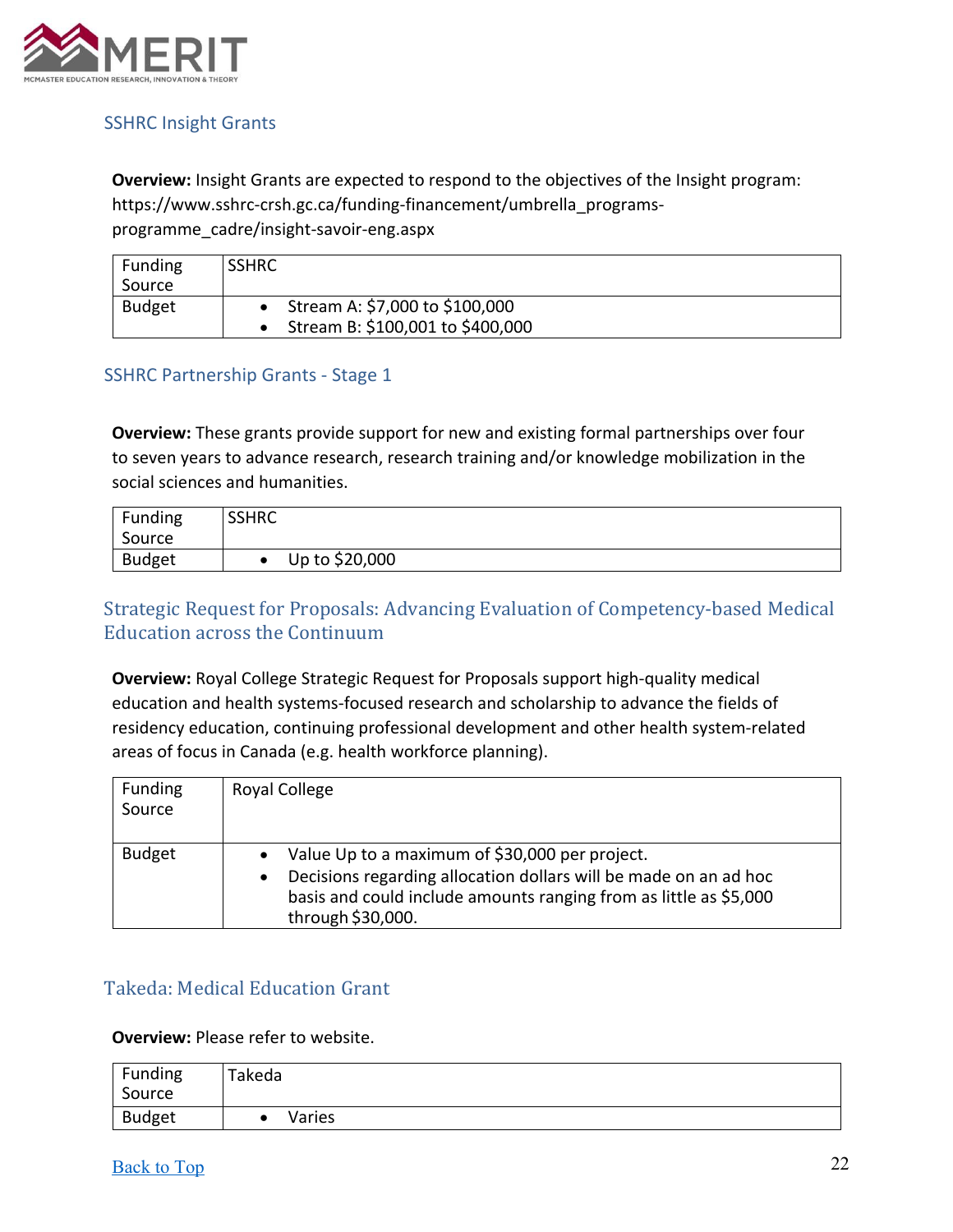

#### U21 International Projects Fund

**Overview:** The U21 HSG International Projects Fund is aimed at supporting academic and non-academic represented teams develop a collaborative project with at least three U21 HSG member institutions, across at least two countries.

| <b>Funding</b><br>Source | U21 Health Sciences                                  |
|--------------------------|------------------------------------------------------|
| <b>Budget</b>            | Up to £10,000 awarded annually for a 12 month period |

#### U21 Research Development Fund

**Overview:** The U21 HSG Research Development Fund is aimed at supporting interdisciplinary research projects across at least three U21 HSG member universities, across at least two countries.

| Funding<br>Source | U21 Health Sciences                                  |
|-------------------|------------------------------------------------------|
| <b>Budget</b>     | Up to £10,000 awarded annually for a 12 month period |

#### U21 Student Research Fund

**Overview:** The U21 HSG Student Research Fund is designed to support Masters (Research) and Doctoral Students across the network to develop a research project with at least three U21 HSG member institutions across two countries.

| Funding<br>Source | U21 Health Sciences                                 |
|-------------------|-----------------------------------------------------|
| <b>Budget</b>     | Up to £5,000 awarded annually for a 12 month period |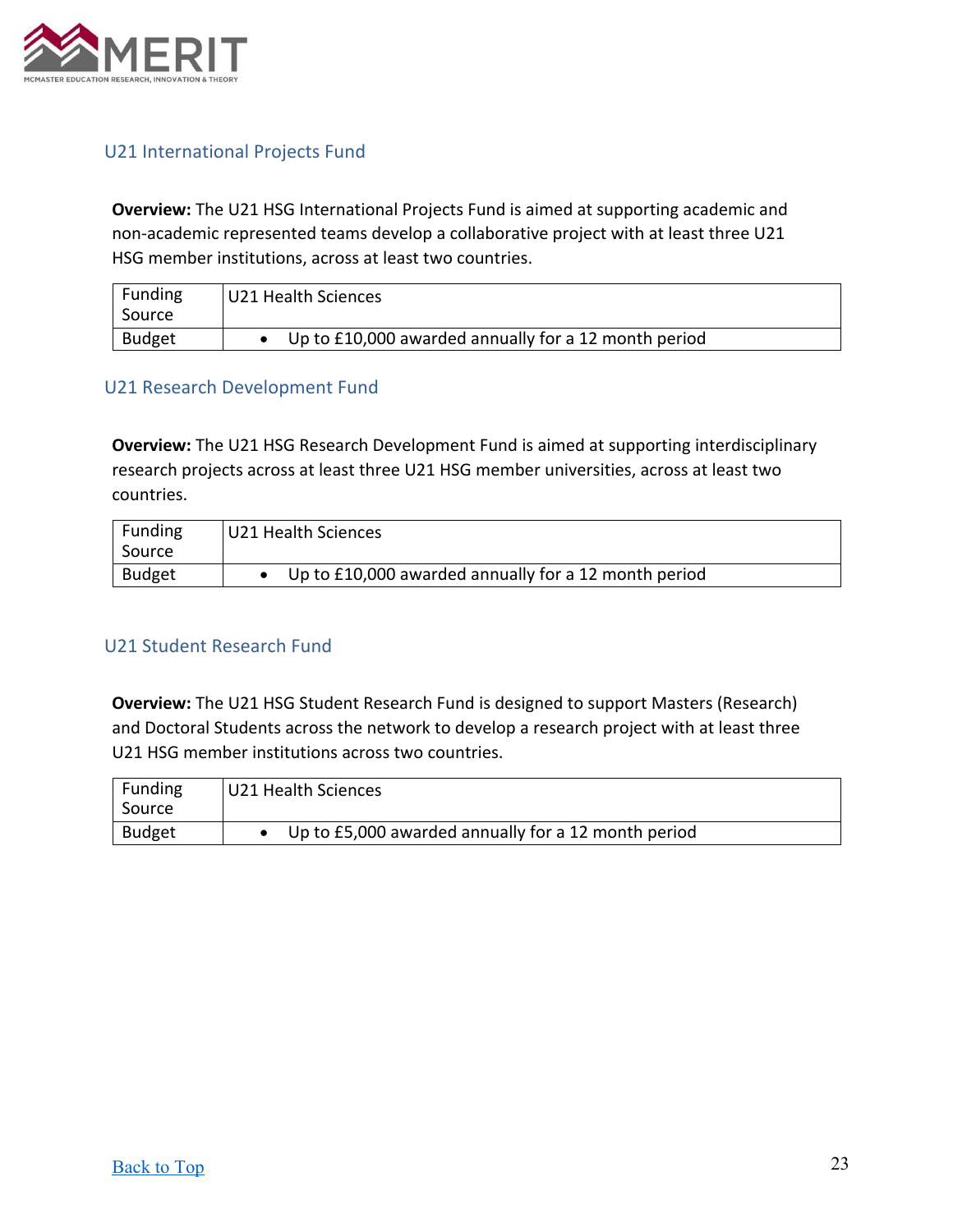

# National Individual Awards

Academic Mentorship Research Starter Fund

**Overview:** To encourage and provide initial support for research exploring academic mentorship. Priority will be given to proposals that address equity, diversity and inclusivity via academic mentorship.

| Funding       | McMaster Medical Education Research, Innovation and Theory (MERIT) |
|---------------|--------------------------------------------------------------------|
| Source        | Program                                                            |
| <b>Budget</b> | Up to two $(2)$ awards of \$2,000 each.                            |

# Association of Faculty of Medicine Canada (AFMC) Award For Outstanding Contribution to Faculty Development in Canada

**Overview:** Recognizes excellence in faculty development by an individual faculty member in a Faculty of Medicine in Canada.

| <b>Funding</b><br>Source | Association of Faculties of Medicine of Canada (AFMC)                                                                                                                                                                                                                                                               |
|--------------------------|---------------------------------------------------------------------------------------------------------------------------------------------------------------------------------------------------------------------------------------------------------------------------------------------------------------------|
| <b>Budget</b>            | The award and an associated $$1,500$ honorarium will be presented at<br>$\bullet$<br>the annual AFMC Presidential Address and Award Ceremony at the<br>CCME. The award recipient will receive a complimentary registration<br>for the conference. Please check the General Information section for<br>more details. |

#### Association of Faculty of Medicine of Canada (AFMC) Clinical Teacher Award

**Overview:** Emphasizes the importance of excellence in clinical teaching and recognizes an individual in Canada who has provided exceptional clinical teaching contribution.

| Funding<br>Source | Association of Faculties of Medicine of Canada (AFMC)                                                                                                                                                                                                                                                                 |
|-------------------|-----------------------------------------------------------------------------------------------------------------------------------------------------------------------------------------------------------------------------------------------------------------------------------------------------------------------|
| <b>Budget</b>     | The award and an associated \$1,500 honorarium will be presented at<br>$\bullet$<br>the annual AFMC Presidential Address and Award Ceremony at the<br>CCME. The<br>award recipient will receive a complimentary registration for the<br>conference. Please check the General Information section for more<br>details. |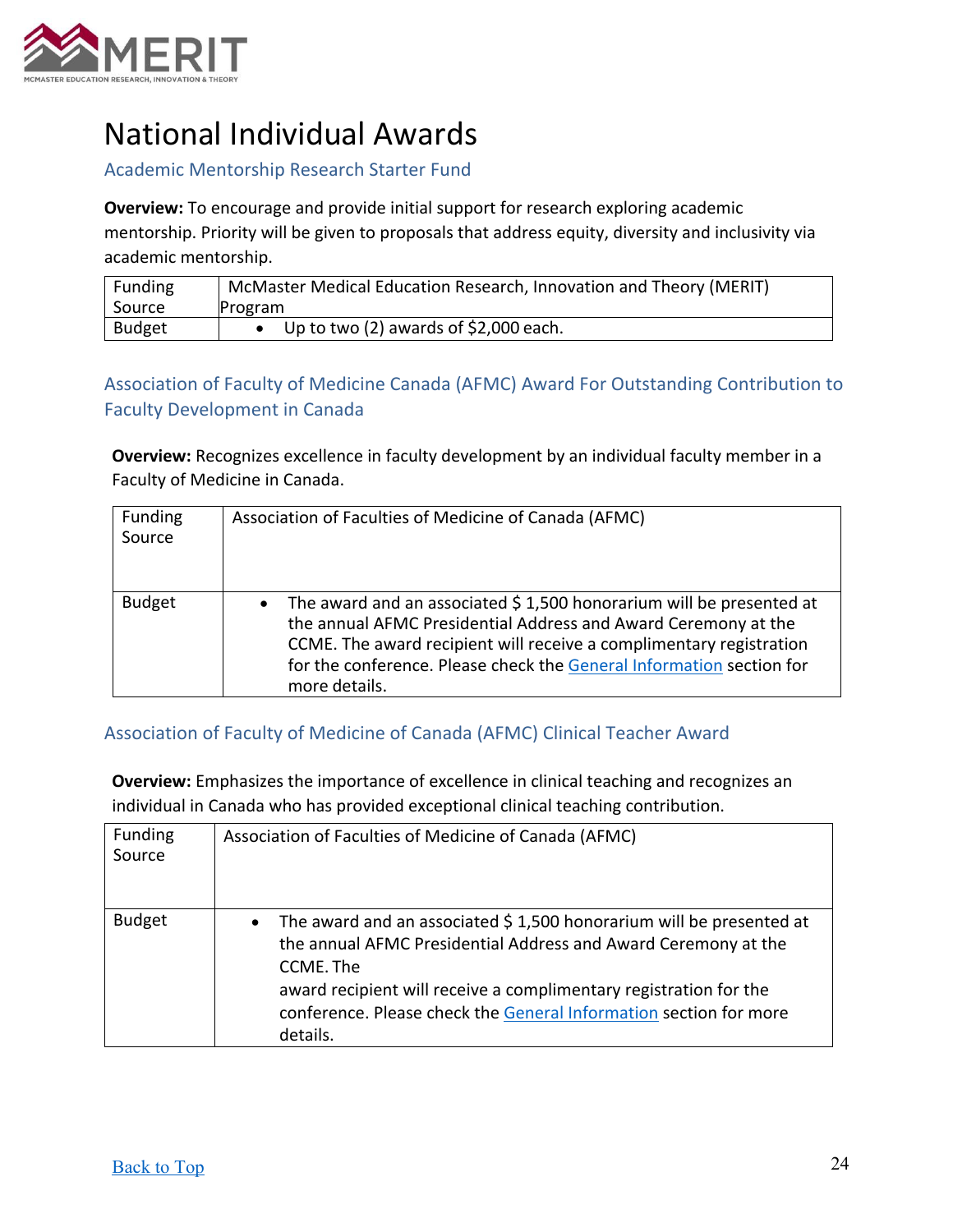**Overview:** Emphasizes, reinforces and enhances the importance of humanistic qualities among medical school students and faculty.

| <b>Funding</b><br>Source | Association of Faculties of Medicine of Canada (AFMC)                                                                                                                                                                                                                                                                          |
|--------------------------|--------------------------------------------------------------------------------------------------------------------------------------------------------------------------------------------------------------------------------------------------------------------------------------------------------------------------------|
| <b>Budget</b>            | The award and an associated $\frac{2}{3}$ 1,500 honorarium will be presented at<br>$\bullet$<br>the annual AFMC Presidential Address and Award Ceremony at the<br>CCME. The award recipient will receive a complimentary registration<br>for the conference. Please check the General Information section for<br>more details. |

# Association of Faculties of Medicine of Canada (AFMC) John Ruedy Award for Innovation in Medical Education

**Overview:** Awarded to an individual or group who has developed innovative print materials, electronic learning aids or other teaching aids.

| <b>Funding</b><br>Source | Association of Faculties of Medicine of Canada (AFMC)                                                                                                                                                                                                                                                              |
|--------------------------|--------------------------------------------------------------------------------------------------------------------------------------------------------------------------------------------------------------------------------------------------------------------------------------------------------------------|
| <b>Budget</b>            | The award and an associated \$1,500 honorarium will be presented at<br>$\bullet$<br>the annual AFMC Presidential Address and Award Ceremony at the<br>CCME. The award recipient will receive a complimentary registration<br>for the conference. Please check the General Information section for<br>more details. |

## Association of Faculties of Medicine of Canada (AFMC) Young Educators Award

**Overview:** Recognizes individuals within their first seven years as a faculty member who have produced change within their university or within the medical community as a whole through their vision, work, and interaction with colleagues.

| Funding<br>Source | Association of Faculties of Medicine of Canada (AFMC)                                                                                                                                                                                                                                                                          |
|-------------------|--------------------------------------------------------------------------------------------------------------------------------------------------------------------------------------------------------------------------------------------------------------------------------------------------------------------------------|
| <b>Budget</b>     | The award and an associated $\frac{2}{3}$ 1,500 honorarium will be presented at<br>$\bullet$<br>the annual AFMC Presidential Address and Award Ceremony at the<br>CCME. The award recipient will receive a complimentary registration<br>for the conference.<br>Please check the General Information section for more details. |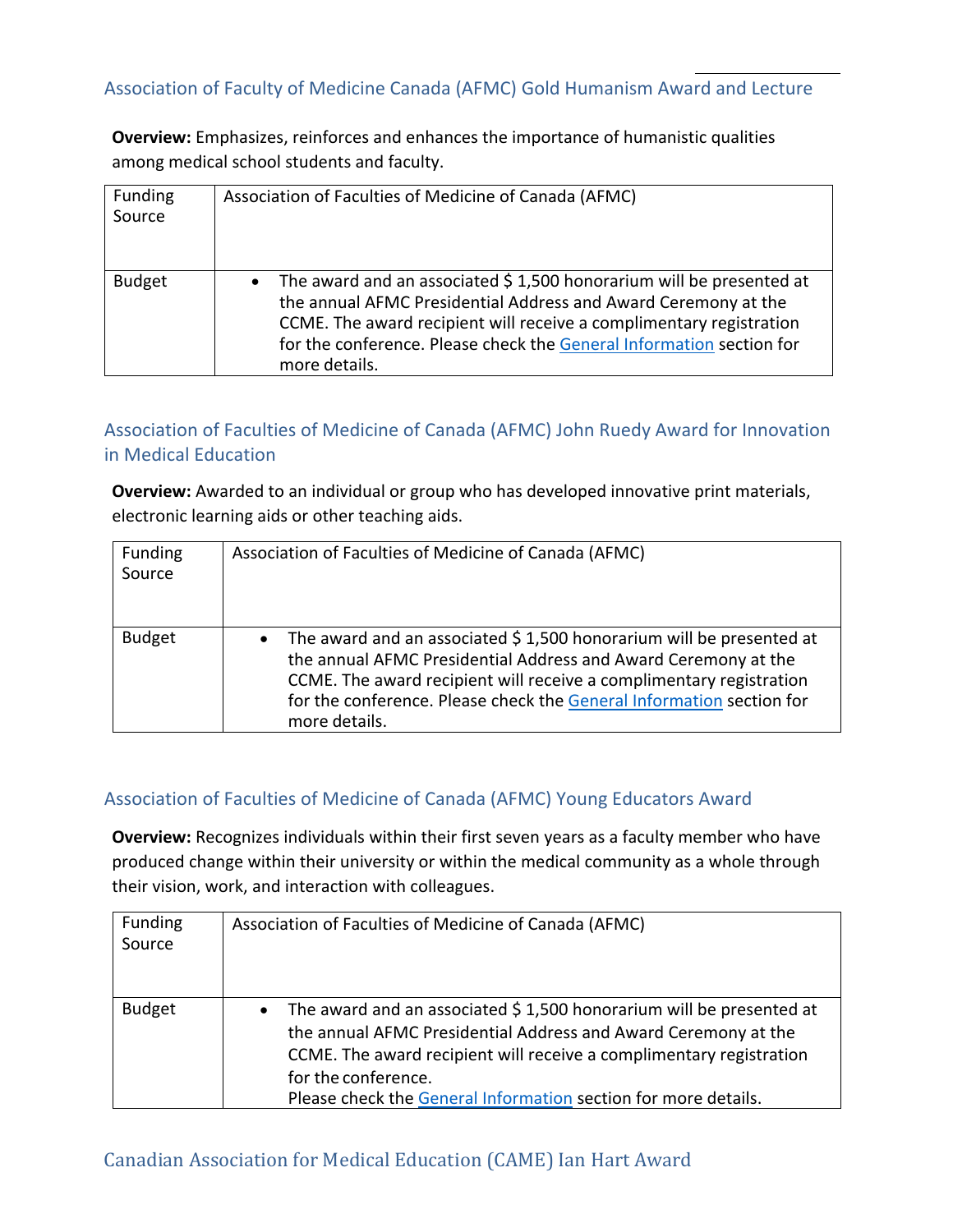

**Overview:** Established in 1992 in honour of Dr. Ian Hart, founder of CAME, this award recognizes senior faculty who have made an exceptional contribution to medical education throughout their academic career.

| <b>Funding</b><br>Source | <b>Canadian Association for Medical Education (CAME)</b>                                                                                                                                                           |
|--------------------------|--------------------------------------------------------------------------------------------------------------------------------------------------------------------------------------------------------------------|
| Prize                    | The award is presented at the CAME Annual Luncheon during the<br>$\bullet$<br>Canadian Conference on Medical Education.<br>The recipient is awarded a commemorative plaque and a prize of<br>$\bullet$<br>\$1,000. |

#### Canadian Association for Medical Education (CAME) Meridith Marks Award

**Overview:** The 2019 Meridith Marks New Educator Award, named in honour of Dr. Meridith Marks, recognizes individuals in the first phase of their professional career who have made a significant contribution to medical education.

| Funding<br>Source | <b>Canadian Association for Medical Education (CAME)</b>                                                                                                                                 |
|-------------------|------------------------------------------------------------------------------------------------------------------------------------------------------------------------------------------|
| <b>Budget</b>     | The award is presented at the CAME Annual Luncheon during the<br>Canadian Conference on Medical Education.<br>The recipient is awarded a commemorative plaque and a prize of<br>\$1,000. |

## Health Professions Educator Award

**Overview:** The Health Professions Educator Award acknowledges the sustained excellence of health professions education and health professions education scholarship within the Faculty of Health Sciences at McMaster University.

| Funding<br>Source | <b>Health Sciences Education Department</b> |
|-------------------|---------------------------------------------|
| <b>Budget</b>     | <b>Health Professions Educator Award</b>    |

## McMaster: University Scholar

#### **Overview:** Please refer to the website for further details

| Funding<br>Source | McMaster                                        |
|-------------------|-------------------------------------------------|
| <b>Budget</b>     | Please refer to the website for further details |

## Medical Council of Canada (MCC): Research in Clinical Assessment

**Overview:** The purpose and priorities of the competition are the encouragement of innovations in the assessment of clinical competence or performance of students, postgraduate trainees or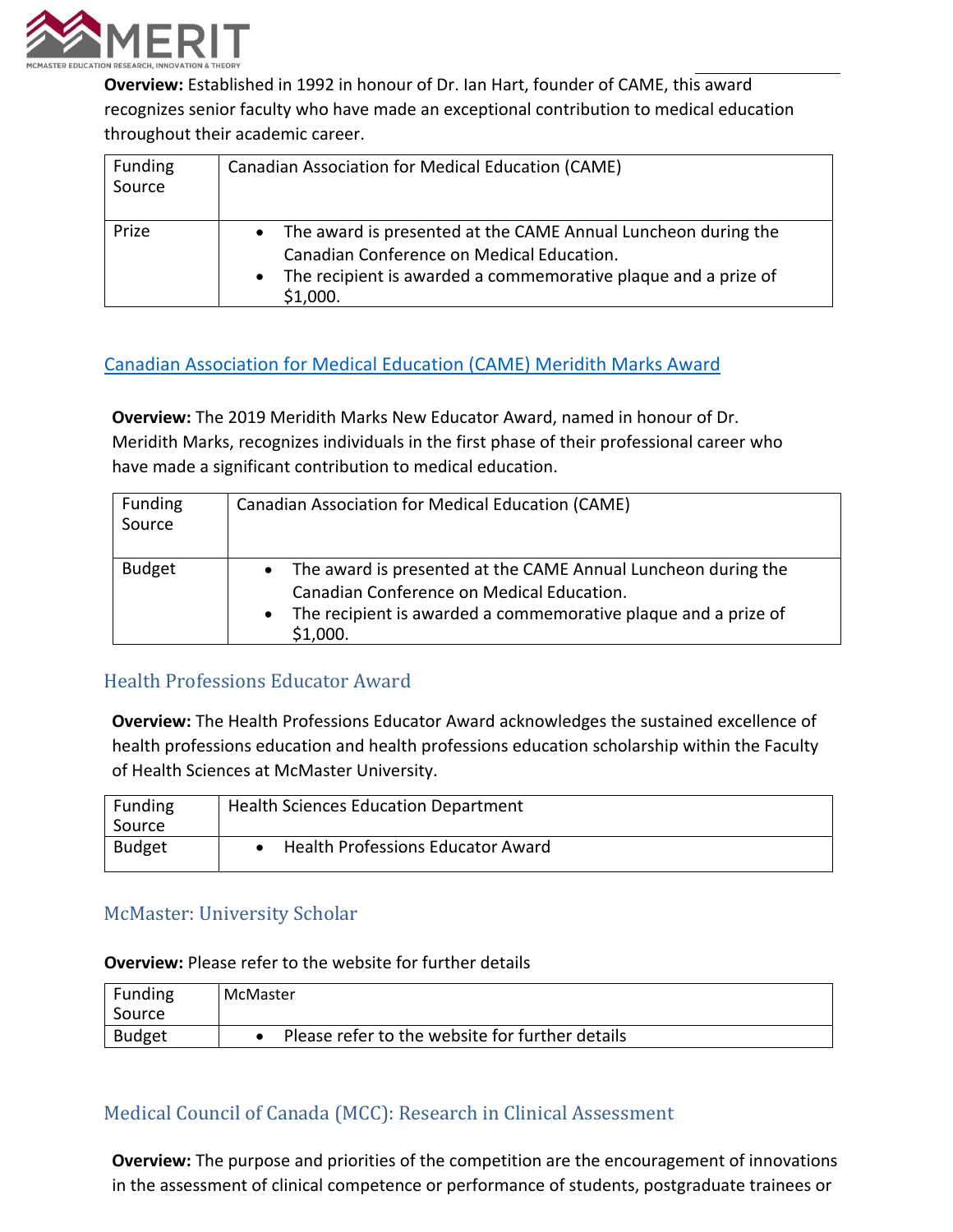practitioners. Priority will be given to proposals that show promise in contributing to the knowledge and understanding of measurement in clinical assessment and to clinical program evaluation methods for medical education. The proposal must focus on research, not development, in the assessment of performance or clinical assessment.

| Funding<br>Source | Medical Council of Canada (MCC) |
|-------------------|---------------------------------|
| <b>Budget</b>     | Max. \$37,500                   |

# Medical Council of Canada (MCC): W. Dale Daphinee Fellowship

**Overview:** The W. Dale Dauphinee Fellowship is intended to support the vision of the Medical Council of Canada (MCC) by supporting medical educators to enhance their knowledge and skills in physician assessment. The fellowship will enable the recipient to visit and work with leaders in assessment to study or gain experience in the application of new knowledge or techniques or to further their pursuit of a project related to the assessment of physician knowledge, skills, behaviours, and attitudes relevant to the effective practice of medicine. Applicants are expected to outline a plan for how the skills and knowledge gained throughout this fellowship will benefit Canadian medical education on a national level. A plan for the dissemination of these skills and knowledge should be included in the application.

| <b>Funding</b><br>Source | Medical Council of Canada (MCC)                                                                                                                                            |
|--------------------------|----------------------------------------------------------------------------------------------------------------------------------------------------------------------------|
| <b>Budget</b>            | • Up to one fellowship, valued at \$25,000, will be offered biennially.<br>The fellowship can be disbursed over two calendar years to match a<br>particular study program. |

# PetroCanada-McMaster University Young Innovator Award

**Overview:** To engage undergraduate students in research.

| Funding       | McMaster Medical Education Research, Innovation and Theory (MERIT) |
|---------------|--------------------------------------------------------------------|
| Source        | Program                                                            |
| <b>Budget</b> | \$23,000 over one year                                             |

# Professional Association of Residents of Ontario (PARO) Excellence in Clinical **Teaching Award**

**Overview:** The objective of the PARO Excellence in Clinical Teaching Award is to publicly acknowledge the essential role that good clinical teachers play in the training of new physicians. There are up to seven awards presented yearly: two for University of Toronto (due to its size) and one for each of the other five medical schools across Ontario: University of Ottawa, Schulich School of Medicine and Dentistry, McMaster, Queen's and the Northern Ontario School of Medicine.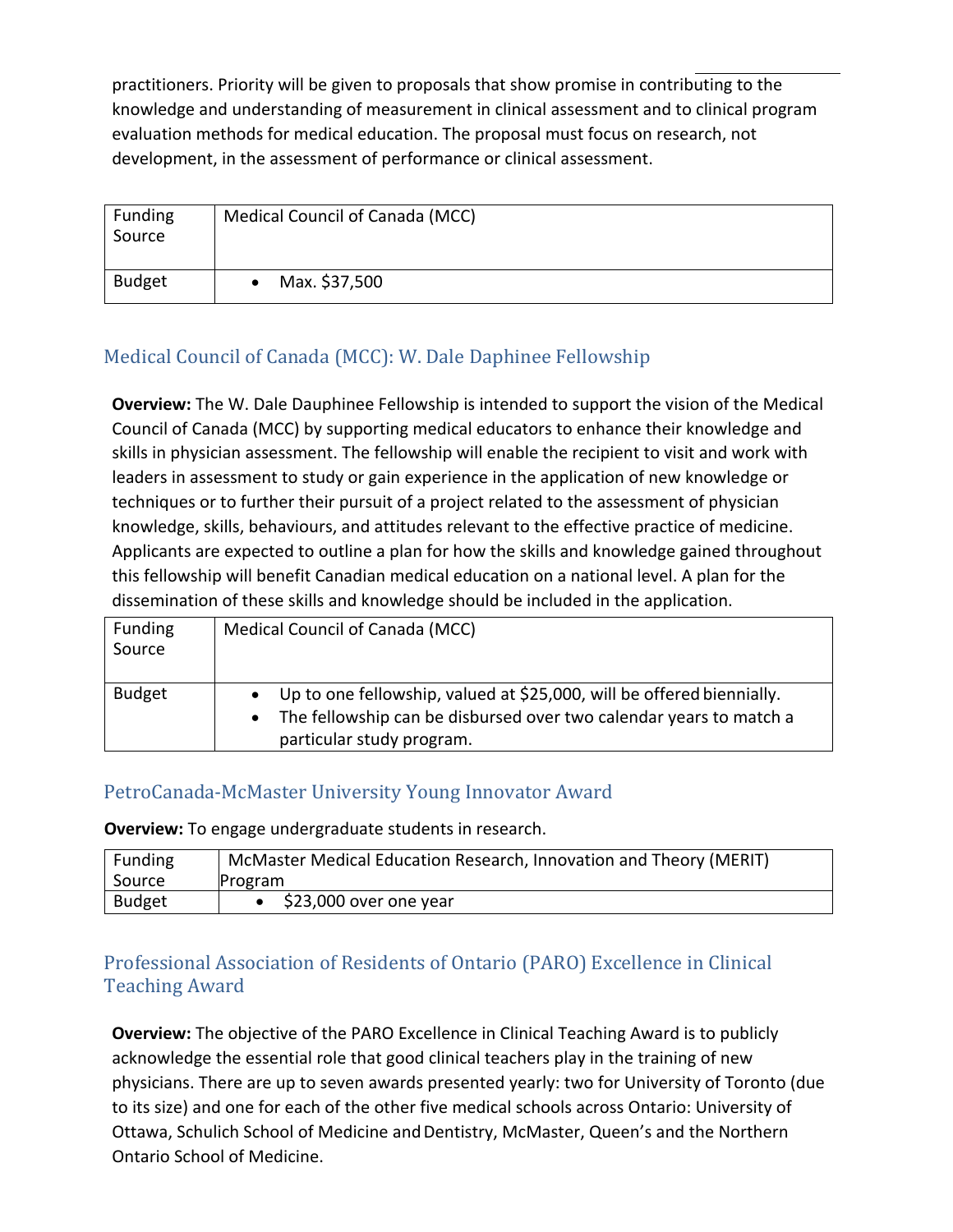| <b>Funding</b><br>Source | Professional Association of Residents of Ontario (PARO                                                                                                                                                                                               |
|--------------------------|------------------------------------------------------------------------------------------------------------------------------------------------------------------------------------------------------------------------------------------------------|
| <b>Budget</b>            | Award recipients receive a framed certificate, a \$1,000.00 donation to<br>the award recipient's charity of choice and recognition at an Awards<br>Dinner in the spring.<br>Recipients also typically receive significant recognition at their site. |

# Resident Doctors of Canada (RDoC) Mikhael Award for Medical Education

**Overview:** RDoC is proud to honour those who, with enthusiasm, passion, and proficiency, have contributed to improving undergraduate and postgraduate medical education in Canada. During his time on the Board of Directors, Dr. Joseph Mikhael worked tirelessly to represent the interests of all residents in Canada, refocusing our role in medical education. The Board has presented this award in honour of his achievements since 2005. Beginning in 2013, the Award has been presented in two categories: Staff and Resident.

| Funding<br>Source | Resident Doctors of Canada (RDoC)        |
|-------------------|------------------------------------------|
| <b>Budget</b>     | RDoC Mikhael Award for Medical Education |

# Royal College Associated Medical Services (AMS) Donald Richards Wilson Award for CanMEDS Integration

**Overview:** The Royal College of Physicians and Surgeons of Canada, in collaboration with Associated Medical Services, Inc. has established an award to honour and acknowledge the contribution of Dr. Donald R. Wilson (President, RCPSC, 1988-1990) to medical education.

| <b>Funding</b><br>Source | <b>Royal College</b>                                                                                                                                                                                                                                                                                                                                                                  |
|--------------------------|---------------------------------------------------------------------------------------------------------------------------------------------------------------------------------------------------------------------------------------------------------------------------------------------------------------------------------------------------------------------------------------|
| <b>Budget</b>            | The successful nominee will receive a monetary award of \$2,000<br>$\bullet$<br>and a suitably engraved recognition.<br>The recipient will be recognized at a Royal College Annual event,<br>$\bullet$<br>usually the Residency Education Awards Dinner.<br>Travel and related expenses of the award winner will be paid in<br>$\bullet$<br>accordance with Royal College guidelines. |

# Royal College: Duncan Graham Award for Outstanding Contribution to Medical **Education**

**Overview:** The Award is conferred upon any individual, whether physician or not, in recognition of outstanding contribution to medical education.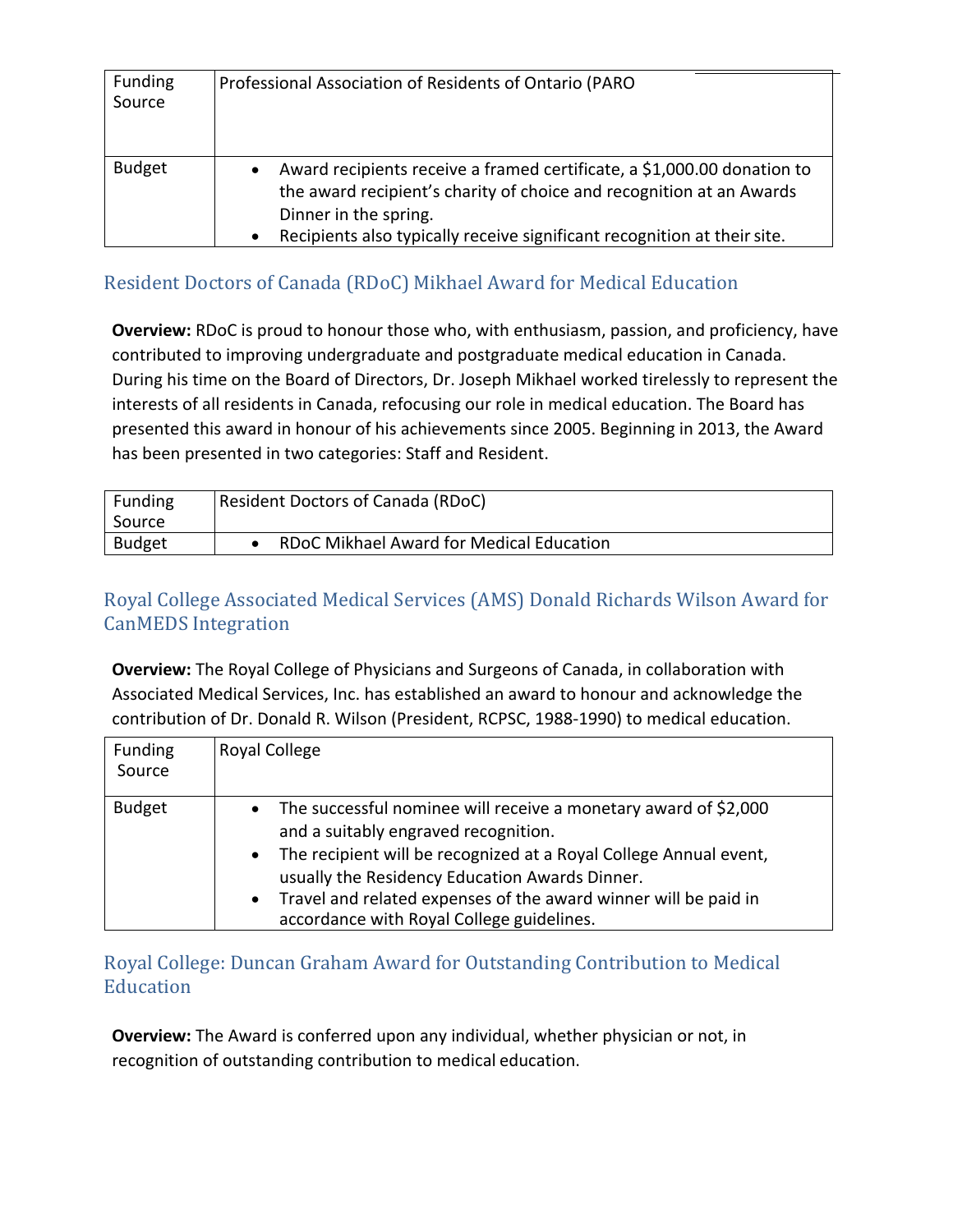| <b>Funding</b><br>Source | Royal College                                                                                                                                                                                                                                                                                                                                                                                                                                                                                                    |
|--------------------------|------------------------------------------------------------------------------------------------------------------------------------------------------------------------------------------------------------------------------------------------------------------------------------------------------------------------------------------------------------------------------------------------------------------------------------------------------------------------------------------------------------------|
| <b>Budget</b>            | The award includes \$1,000 and is supported financially by donations<br>$\bullet$<br>to the Royal College's Educational Fund from former students and<br>friends of Dr. Graham.<br>The awardee will also receive suitably engraved recognition. The<br>$\bullet$<br>recipient will be recognized at a Royal College Annual event, usually<br>the Residency Education Awards Dinner.<br>Travel and related expenses of the award winner will be paid in<br>$\bullet$<br>accordance with Royal College guidelines. |

# Royal College: Early-Career Leadership in Medical Education

**Overview:** The Award for Early-Career Leadership in Medical Education honors new Royal College Fellows (with 7 or fewer years of post-training full-time practice) who have shown outstanding leadership, initiative, service and/or innovation in medical education and/or Continuing Professional Development (CPD).

| <b>Funding</b><br>Source | Royal College                                                                                                                                                                                                                                                                                                                                                                        |
|--------------------------|--------------------------------------------------------------------------------------------------------------------------------------------------------------------------------------------------------------------------------------------------------------------------------------------------------------------------------------------------------------------------------------|
| <b>Budget</b>            | The recipient will be recognized at a Royal College Annual event, such<br>$\bullet$<br>as the Residency Education Awards Dinner or Convocation.<br>• Travel and related expenses of the award winner will be paid in<br>accordance with Royal College guidelines.<br>The awardee will also receive a suitably engraved recognition, and a<br>$\bullet$<br>monetary prize of \$1,000. |

# Royal College: International Collaboration Award

**Overview:** The Royal College International Collaboration Award is presented to individuals (Fellows or non-Fellows) who have demonstrated leadership and excellence in advancing postgraduate medical education and residency training outside Canada, through but not limited to enacting, participating in, or promoting Royal College frameworks, programs and/or collaborations. Nominees may be, but are not necessarily, engaged with the Royal College in a formal international collaboration agreement.

| Funding<br>Source | Royal College |
|-------------------|---------------|
|                   |               |
|                   |               |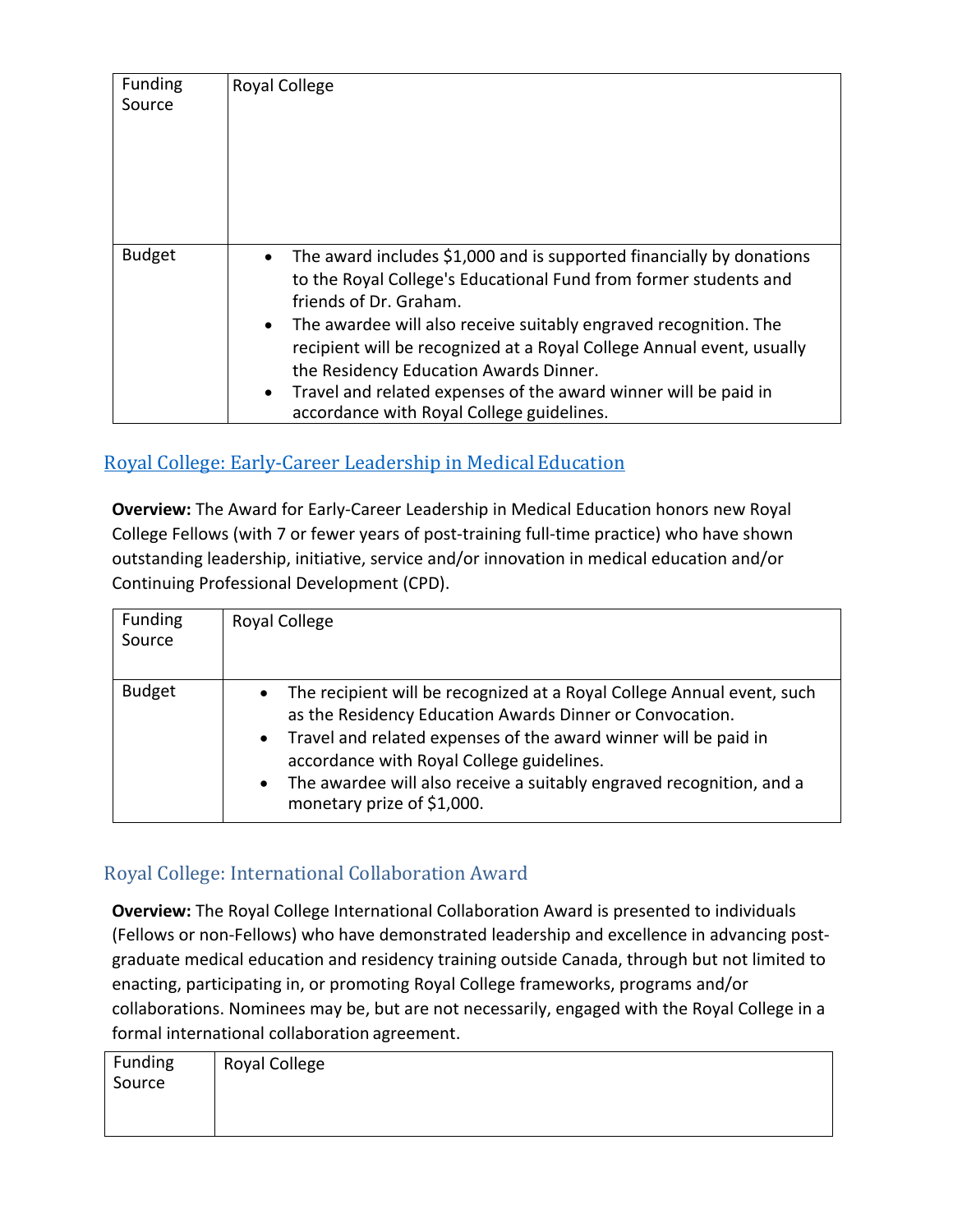| <b>Budget</b> | The recipient will be presented with a framed certificate at a Royal<br>College event relevant to the recipient, such as ICRE/IMELF or other<br>Royal College supported medical education conference, or at an event |
|---------------|----------------------------------------------------------------------------------------------------------------------------------------------------------------------------------------------------------------------|
|               | in the home country<br>of the recipient.                                                                                                                                                                             |

# Royal College: James H. Graham Award of Merit

**Overview:** In 1987, the Council of The Royal College of Physicians and Surgeons of Canada recommended that an award of merit be given to a person whose outstanding achievements reflect the aims and objectives of the Royal College.

| <b>Funding</b><br>Source | Royal College                                                                                                                                                                                                                                |
|--------------------------|----------------------------------------------------------------------------------------------------------------------------------------------------------------------------------------------------------------------------------------------|
| <b>Budget</b>            | • The recipient will be presented with an engraved memento<br>at the Convocation Ceremony of the Royal College.<br>Travel and related expenses of the award winner will be paid in<br>$\bullet$<br>accordance with Royal College guidelines. |

# Royal College: Regional Mentor of the Year Award

**Overview:** This award recognizes Fellows of the Royal College who have had a significant impact on the career development of students, residents or Fellows. Nominees must have shown themselves to be an excellent role model in demonstrating the qualities or competencies of Manager, Scholar and Professional as described in the CanMEDS Framework. The award is open to all Fellows of the Royal College working in any practice setting (e.g., private practice, community, academic).

| Funding       | Royal College                     |
|---------------|-----------------------------------|
| Source        |                                   |
| <b>Budget</b> | Regional Mentor of the Year Award |

# Royal College: Robert Maudsley Fellowship for Studies in Medical Education

**Overview:** This fellowship increases the number and quality of professionally trained medical educators in Canada by providing training in the science of medical education to selected promising candidates.

The program helps specialists acquire knowledge and skills in the field of medical education in order to develop educational programs, evaluation methods and medical education research that apply to any phase of the continuum of medical education.

| Funding<br>Source | Royal College |
|-------------------|---------------|
|-------------------|---------------|